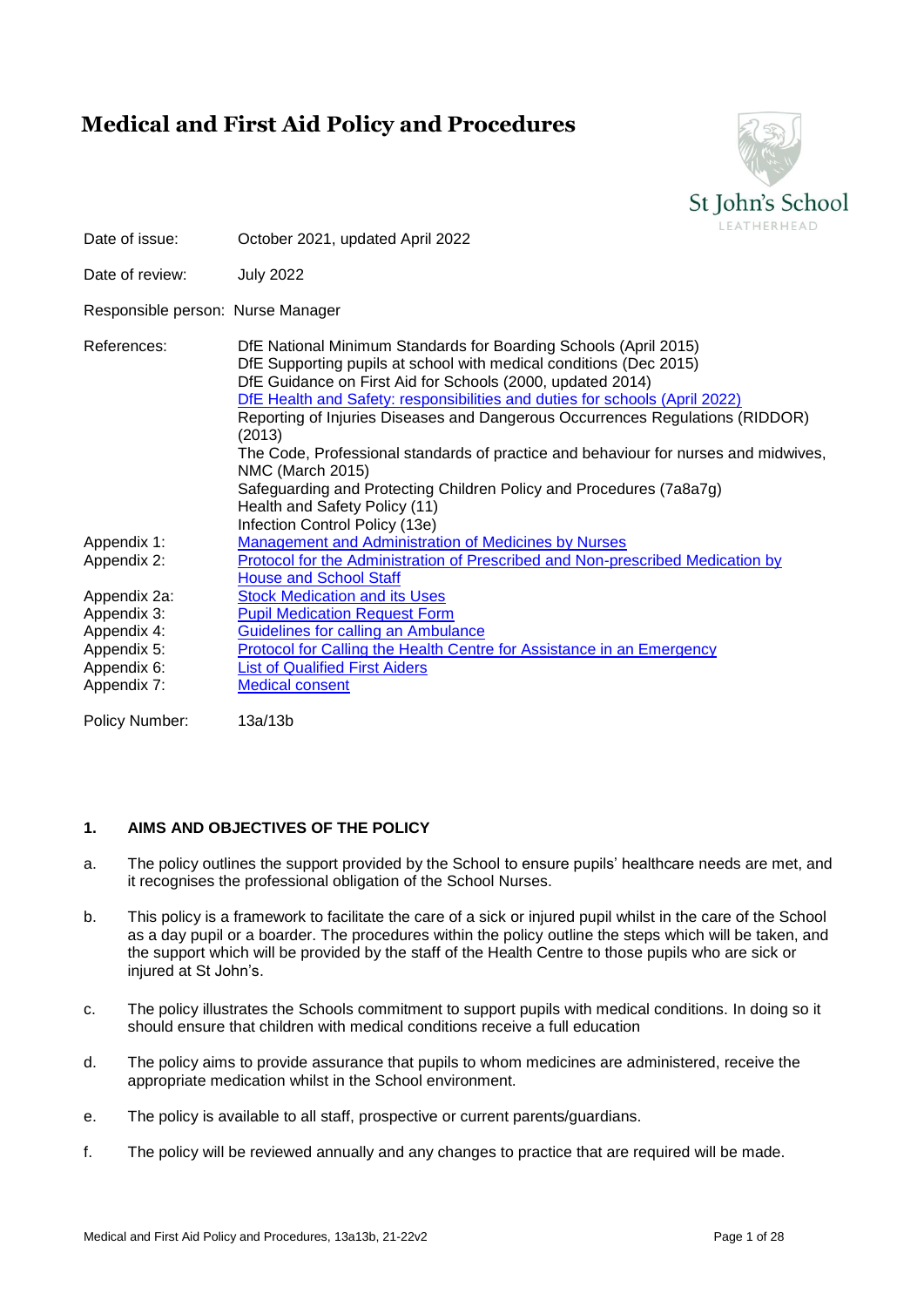- g. Health Centre staff aim to treat and prevent ill health, promote healthy living and to empower pupils to take responsibility for their own healthcare, and to enable them to make informed choices by providing up-to-date information.
- h. Health Centre staff liaise with and support Child and Family Health Surrey and the local Health Protection Team to facilitate the management of the National Immunisation program for the St John's School pupil body.

### **2. HEALTH PROVISION**

## **2.1 The Health Centre**

- a. The Health Centre is staffed by Registered Nurses 0800 1730 from Monday to Thursday, 1700 on Friday; term time only. Pupils can access the Health Centre at any point within these times. However, pupils are encouraged to visit the Health Centre during break times for non-urgent issues.
- b. Between the hours of 1730 0800, House staff are on call to deal with any emergency or issues a pupil may have. See 6.2 for information regarding out-of-hours care for boarders.
- c. Accidents and emergencies are dealt with immediately; parents/guardians, House staff and where appropriate Senior Leadership are informed as soon as practically possible.
- e. The Nurse Manager co-ordinates arrangements for first aid and emergency medical cover for the Health Centre, home sporting fixtures and onside School events when necessary. Medical cover for weekend sporting fixtures is provided by contracted medical personnel.
- f. New pupils and staff are given information about the Health Centre as part of their induction into the School.
- i. Parents/guardians must complete a Medical Information and Consent form prior to a pupil's entry into the School. The form asks parents to outline their child's past medical history, current conditions and present treatment, as well as known allergies, and immunisation record. This information is essential for use by the Health Centre staff when supporting the health and welfare of pupils, both on an individual basis and to ensure the health of the School as a community. Parents are asked to review the information held by School on a yearly basis and update as necessary.
- i. The Medical Information and consent form asks parents to give medical consent for School staff and contracted Medics to administer first aid and give emergency care where appropriate. For The Head (and The Head's representative) to act on their behalf to authorise emergency medical treatment as necessary for their child's welfare. And for appropriate and trained School staff to administer approved medications. See [Appendix 7.](#page-27-0)
- j. The School recognises that when a pupil is aged over 16 years they can give consent for their own medical treatment. Pupils who are under 16 years of age are not automatically presumed to be legally competent to make decisions about their healthcare. However, the courts have stated that under 16 year olds will be competent to give valid consent to a particular intervention if they have "sufficient understanding and intelligence to enable him or her to understand fully what is proposed" (sometimes known as "Gillick competence"). Health Centre staff would encourage pupils to discuss treatment or refusal of treatment with their parents. Consent for medical treatment and any refusal of consent would be assessed by Health Centre staff and documented in the pupil's medical records.
- k. Health Centre staff liaise with parents, School staff and multi-disciplinary health professionals to ensure the effective and holistic care of pupils.
- l. Health Centre staff are involved in health promotion and health training within the School.

#### **2.2 Boarding**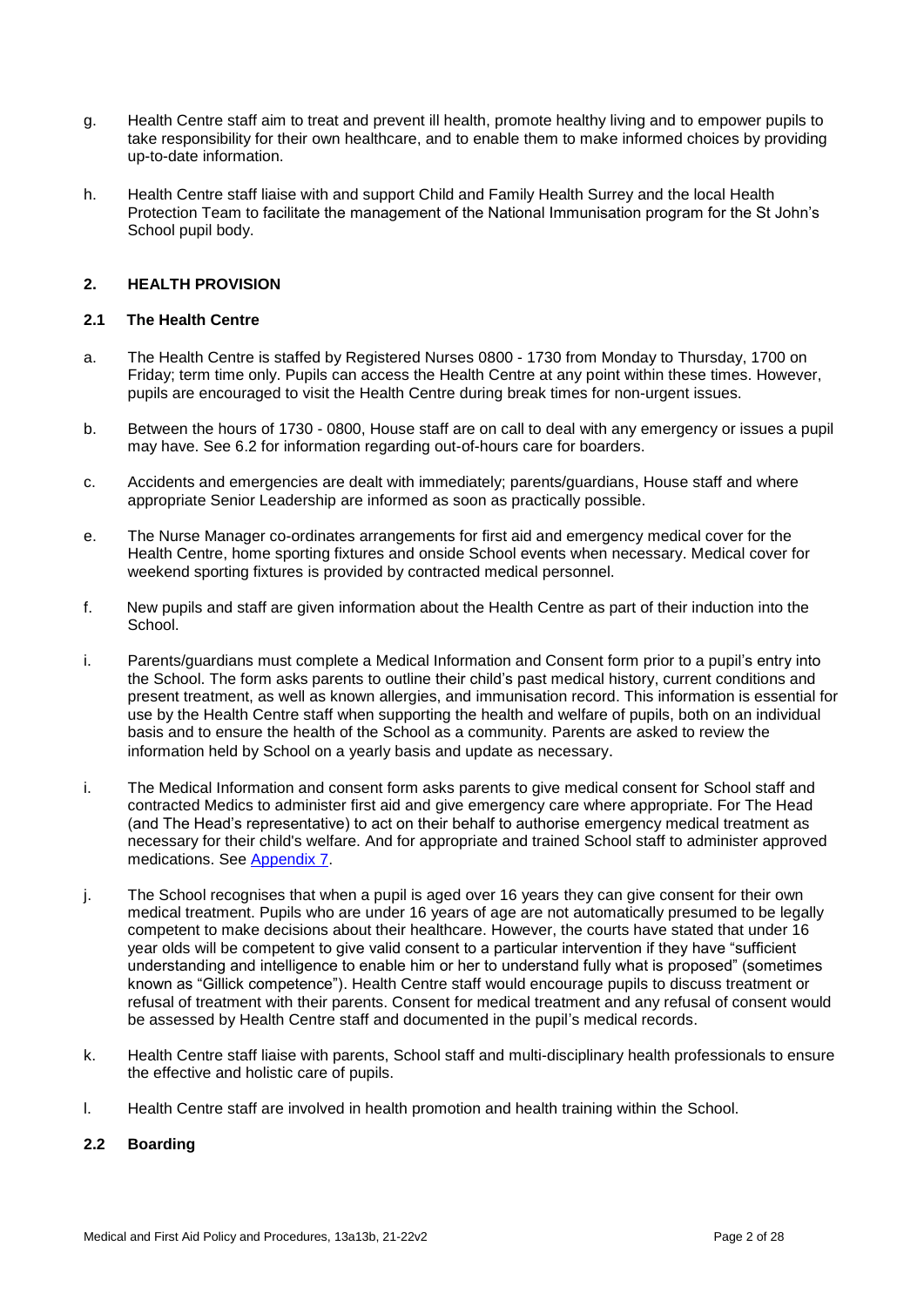Boarding at St John's is bespoke. Pupils can weekly board; arriving on Sunday evening/Monday morning and returning home on a Friday evening. Or they can flexi-board, boarding for one or two nights a week. There is also the opportunity for all pupils to flexi-board on an ad-hoc basis.

- a. Parents will continue to manage their child's health care needs. It is expected that pupils will remain registered with their own GP surgery, dentist and optician.
- b. In the unlikely event that a pupil needs access to a GP, dentist or optician when boarding, the School has an arrangement with local providers who will see a boarding pupil on a temporary basis.
- c. If urgent medical care is required school staff would give the appropriate first aid and the boarder would be taken to Accident and Emergency department at Epsom hospital, accompanied by a member of School staff. In a medical emergency School Staff would call 999 for and ambulance.

## **3. STAFFING IN THE HEALTH CENTRE**

#### **School Nurses**

- a. The Nurse Manager, also a School Nurse, has responsibility for the management of the Health Centre, and ensures policies and procedures are in place and followed.
- b. Nurses hold a minimum of a current Nursing and Midwifery Council (NMC) registration (sub part 1 of the Register). Nurses may have additional training and specialist qualifications. Statutory and mandatory training is undertaken to ensure registration compliance and revalidation is undertaken in line with NMC protocol. Confirmation of registration is held on file by the School.
- c. The Nurse Manager and School Nurses work within their competency and seek professional support and guidance from Professional Bodies and other Professional Agencies, as appropriate.
- d. The School Nurses' main responsibility is the health and wellbeing of pupils; to assess pupils' needs, implement appropriate treatment and evaluate care given. The School Nurses support pupils with existing medical conditions. School Nurses give lifestyle advice and support for pupils on individual health issues. They will also provide teaching and training on health issues as appropriate to pupils and staff.
- e. School Nurses will deliver emergency care to School staff, treat injuries and may advise on health matters.
- f. School Nurses will provide emergency care for visitors and contractors as necessary.

## **4. THE HEALTH CENTRE FACILITIES**

- a. The Health Centre facilities are available to all pupils. Health Centre staff are also available to provide support and advice to parents/guardians and staff.
- b. The Health Centre entrance opens into a waiting and triage area. There are two clinical rooms for consultation and treatment. There are quiet areas for pupils to rest and recuperate and bedrooms for the pupils if they need to remain in the Health Centre during the day. Separate facilities are provided for boys and girls. There are sufficient toilet and bathroom facilities to allow separate areas for staff and pupils and for isolation hygiene needs when necessary.
- c. There is a designated physiotherapy room.

The Designated Safeguarding Lead, Mental Health Lead and School Counsellor have designated rooms and offices within the Health Centre and Wellbeing building.

### **5. MEDICAL FACILITY FOR STAFF**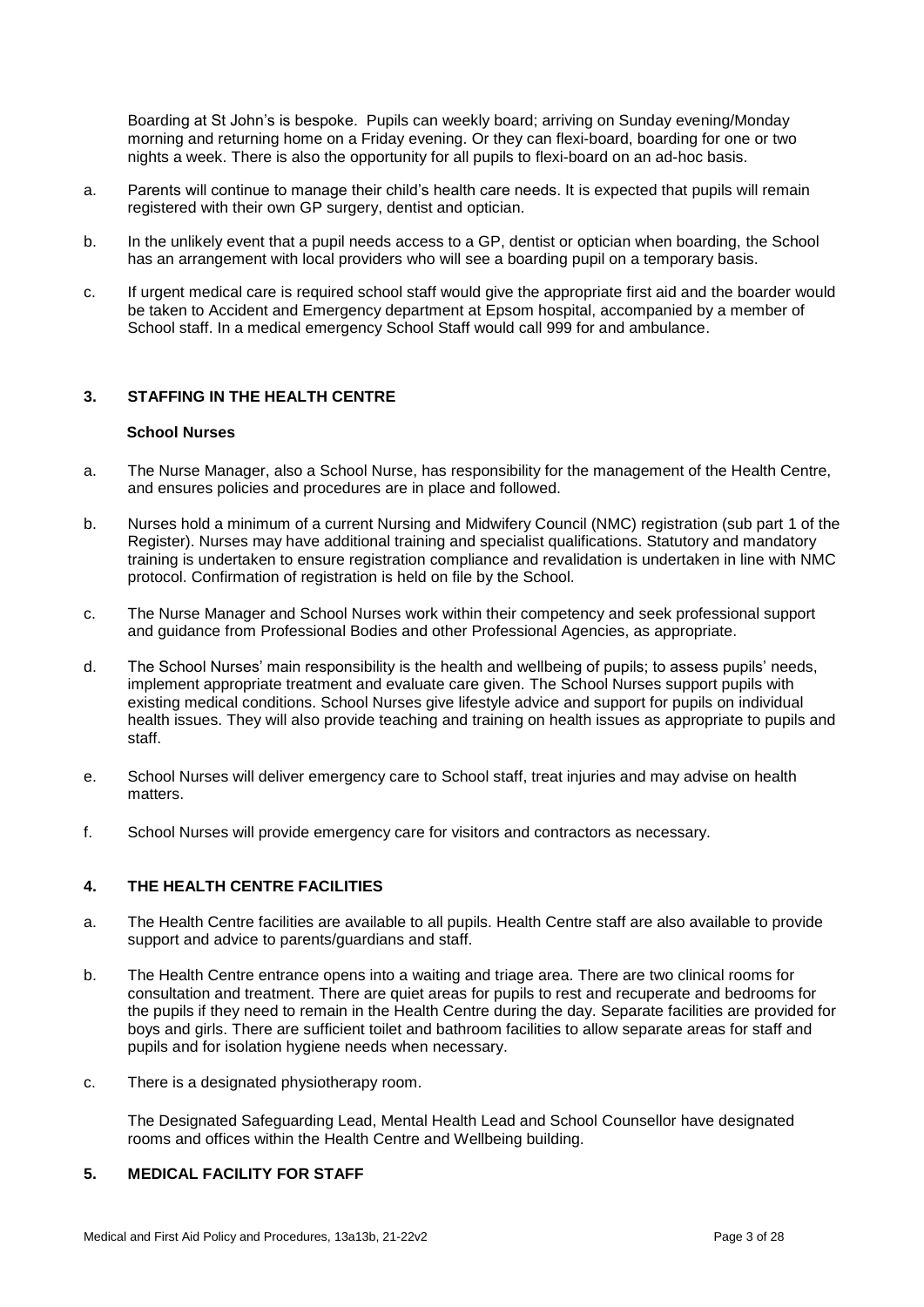- a. Health Centre staff will deliver emergency care to School staff, treat injuries and advise on health matters during Health Centre opening hours.
- b. There is a designated staff rest room within the Health Centre building which is available to all staff.

### **6. CARE OF SICK OR INJURED PUPILS**

#### **6.1 Arrangements 0800 - 1730**

- a. Parents should take responsibility for their child's health and are asked not to send their son or daughter to the School if unwell. Viruses and infections spread round the community quickly causing problems to others, both pupils and staff.
- b. The Health Centre is staffed by Registered Nurses 0800 1730 from Monday to Thursday, 1700 on Friday. Pupils who are unwell or have sustained an injury will be assessed by Health Centre staff. After the initial assessment, pupils will remain in the Health Centre under the care of the nursing staff for as long as necessary for treatment, observation and any further action as is appropriate.
- c. If a pupil presents with signs/symptoms of an infectious illness or on assessment Health Centre staff believe there is a potential for cross infection the pupil will be cared for in isolation within the Health Centre. (See point 14 Isolation)
- d. Pupils should notify a member of House staff, tutor or class teacher if they wish to visit the Health Centre during lesson time. Pupils do not have to give an explanation for wanting to visit the Health Centre. Once seen by a Nurse, the pupil is given a Health Centre attendance slip to hand to the next class teacher, by way of explanation for the absence/lateness.
- e. If a pupil remains in the Health Centre for treatment or needs to go home or to seek further medical assessment, Health Centre staff will inform relevant staff via email.
- f. If a pupil suffers a medical emergency or sustains a serious injury an ambulance will be called as soon as possible and parents informed. A member of School staff will accompany the pupil in the ambulance to hospital and wait with the pupil until parents arrive. (See Guidelines for calling an Ambulance at [Appendix 4\)](#page-24-0)
- g. If a pupil feels unwell during the school day, the following procedure must be followed:
	- Notify the teacher, tutor or House staff that they feel unwell and they need to go to the Health Centre.
	- On entering the Health Centre the pupil is to ring the doorbell to alert the Nurse.
	- The Nurse will carry out an assessment and decide on the appropriate course of action.
	- If a pupil needs to go home the Nurse will contact parents to ask for their son or daughter to be collected.
	- The Nurse will inform House staff if a pupil is staying in the Health Centre for rest or observation, has returned to class or been sent home.
	- Boarders will return to their House at 1715 if remaining at School to Board.
	- Nurse will inform Boarding staff via email what care, if any, needs to be given overnight.
- h. When a pupil is unwell, parents may be asked to collect their child. Parents must collect the child directly from the Health Centre. Health Centre staff will escort the pupil to meet their parents to give information and advice regarding appropriate treatment and care.
- i. Pupils are not allowed to go home unaccompanied unless express permission is given by parents and the Nurse assesses it is safe for them to do so. The School has a nominated taxi firm who have been approved to transport pupils. Health Centre staff are responsible for contacting parents if a pupil needs to go home, not the pupil.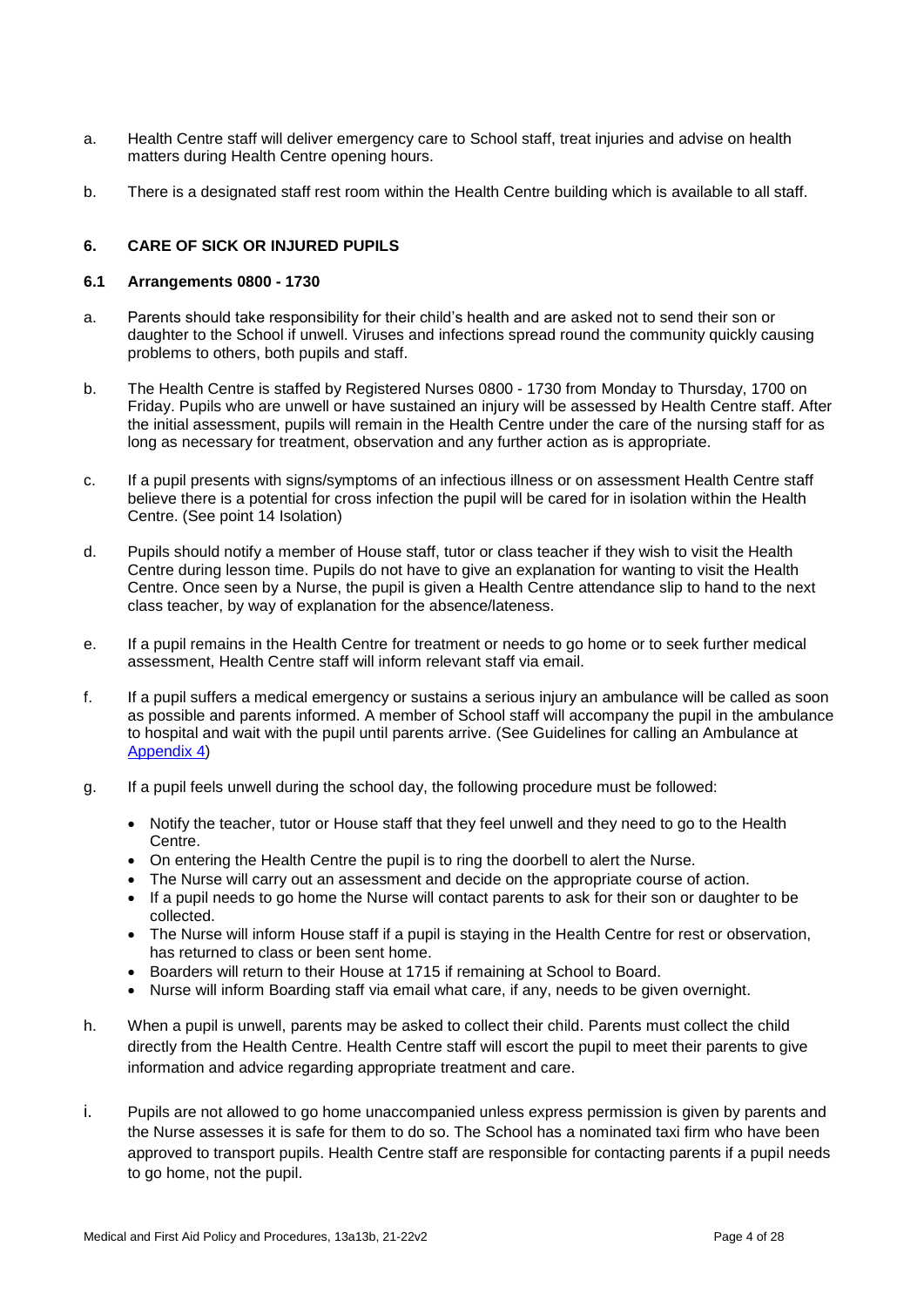- j. Parents may request that Health Centre staff see a pupil. Advice on general health issues for parents is available by email or phone throughout term-time. Parents of pupils with health issues are encouraged to contact Health Centre staff and keep them updated. Parents, teaching and boarding staff may request a pupil is seen by Health Centre staff if they have concerns regarding a pupil's health and wellbeing.
- k. Parents are asked to update Health Centre staff with the outcome of any hospital visits, injury, illness or treatment their son or daughter has to ensure holistic and safe care in School.

#### **6.2 Arrangements from 1715 - 0800**

- a. If a boarding pupil is unwell or needs first aid after 1715 or during the night, they must report to the duty House staff immediately. House staff will assess the pupil and treat appropriately. The pupil will rest and recuperate within their House under the supervision of House staff. However, House staff will contact parents to collect their child if necessary.
- b. If a pupil presents with signs/symptoms of an infectious disease or there is a risk of cross infection the pupil is to isolate within their House in a single room and use separate bathroom facilities. (See point 14 Isolation).
- c. Each Boarding House holds a list of all qualified first aiders and there is a first aid box in each Boarding House.
- d. Each Boarding House has access to a generic adrenaline Auto-injector and asthma inhaler and a list of pupils consented to for administration in an emergency.
- e. If necessary, House staff will contact out-of-hours medical services and gain advice from the NHS 111 service. In the case of serious illness or injury or in an emergency, House staff will call 999, accompany the pupil to hospital and alert the parents as soon as is possible. House staff will also alert Senior Leadership. (See Guidelines for calling an ambulance at [Appendix 4\)](#page-24-0)
- f. House staff must inform the Health Centre the next working day if pupil has been unwell or has required treatment overnight.
- g. Any pupil who has been unwell during the night must report to the Health Centre in the morning for assessment by Health Centre staff.

#### **7. ARRANGEMENTS FOR SPORTS FIXTURES**

- a. First aid cover for home weekend sports fixtures is provided by a company specialising in delivering pitch side medical cover for sporting events in the Winter and Spring terms. Pupils and visiting players will be treated primarily pitch side by the medics. However, medics do have access to the Health Centre and its facilities. During the Summer term first aid is provided by the coaching staff who are qualified first aiders
- b. Sports during the School day will be covered by Health Centre staff and qualified first aiders. When felt necessary by the Nurse Manager, pitch side medical cover will be booked for mid-week sports fixtures.

#### **8. COUNSELLING AND PHYSIOTHERAPY SERVICES**

- a. Counselling services and physiotherapy clinics have their own designated rooms. Counselling is provided by a trained, experienced counsellor. The counselling service is available to all pupils, and is provided on a confidential basis.
- b. Pupils can arrange appointments directly with the counsellor via phone or email. Staff can refer a pupil to be seen by the counsellor via a referral form or email. Appointments can also be made through the Health Centre staff. Parents can also request for their child to see the Counsellor via School Staff.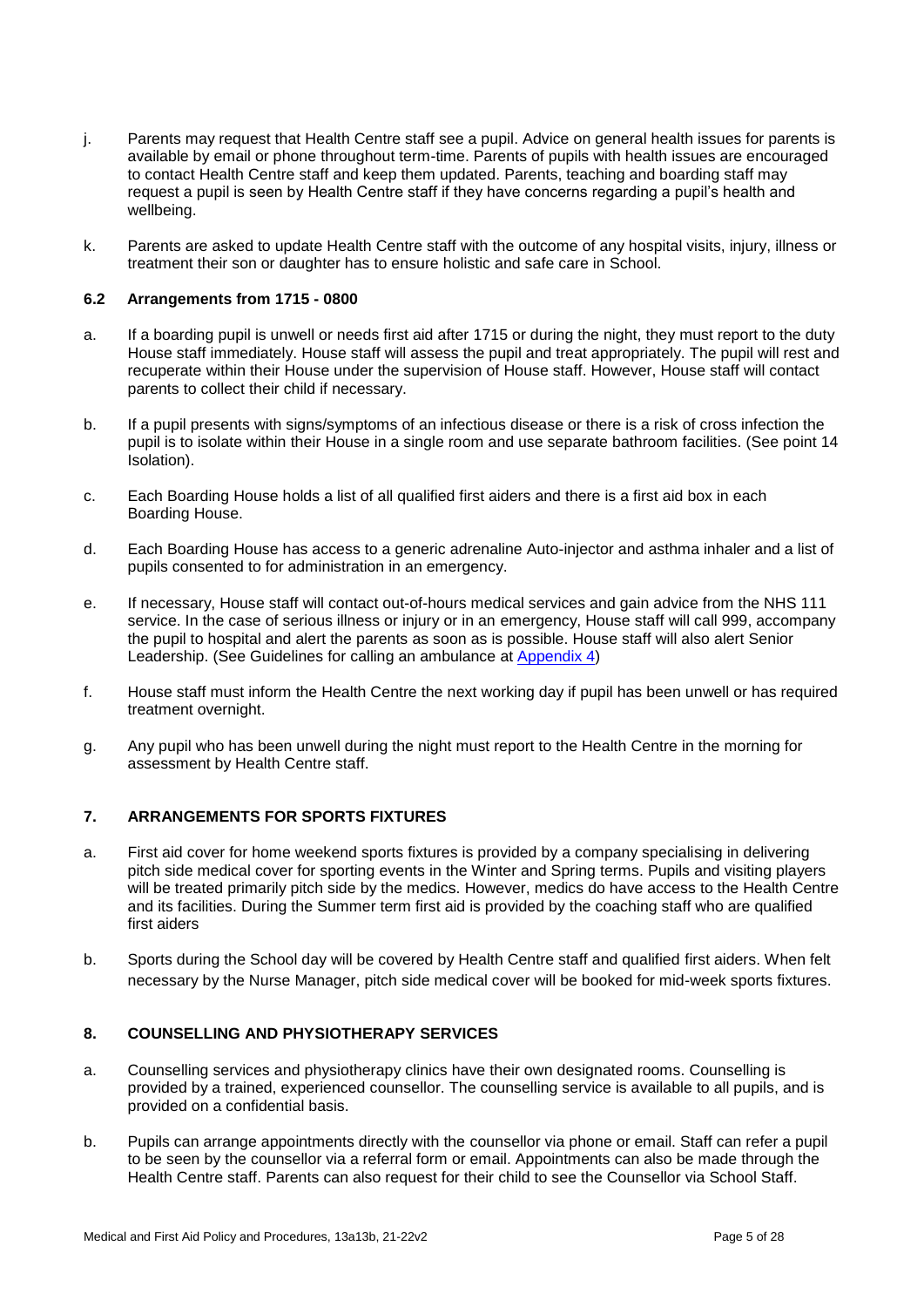Contact details for the counselling service and session times are available via the Health Centre.

c. The physiotherapist runs a weekly assessment clinic. Coaching staff and Health Centre staff can refer pupils to be assessed. If further treatment is felt necessary pupils will be informed and parents can make their own arrangement with a physiotherapist of their choice or with the physiotherapist at School. Any treatment sessions are funded directly by parents.

## **9. MEDICAL RECORDS**

#### **9.1 School medical records**

- a. The Health Centre staff produce and maintain up-to-date nursing and medical records that are predominantly computer-based. Any written records are kept securely within the Health Centre. Personal data, information security and records are managed by the Health Centre in accordance with the School's Data Protection Policy and Compliance Procedures for Staff, Information and Record Retention Policy and Procedures and the Information Security Policy, all of which comply with the Data Protection Act 2018 and General Data Protection Regulation.
- b. Medical records are confidential and access is restricted to the Health Centre staff. Computer-based records are password protected, and are digitally signed by the author.
- c. Whilst the Head and other senior staff have a responsibility to ensure that records are maintained, any personal or sensitive information passed in confidence to the School Nurses remains confidential in line with the NMC Code<sup>1</sup>. However, if the Nurse is concerned there is a safeguarding issue then the DSL will be informed in line with the School's Safeguarding and Protecting Children Policy and Procedures.
- d. School staff are given information on pupil's medical and welfare issues on a need to know basis e.g. Boarding staff, House staff, trip leaders, sports staff, teaching staff.

## **9.2 Record keeping and management of medicines**

The School's record keeping includes:

- A record of all training undertaken by designated staff
- Individual Health Care Plans
- A record of parents'/guardians' consent
- A record of consent for medication including those for self-medication
- A record of medication
- A record of disposed medication
- A record of medical conditions and emergency actions to be taken for any affected pupil

## **10. MEDICINES**

- a. Administration of medication is recorded electronically in pupils' individual medical notes. If a prescribed medication is not administered the reason is recorded in pupils' records. Health Centre staff will notify parents and house staff if appropriate.
- b. Reference should be made to the Management and Administration of Medicines by Nurses (appendix [1\)](#page-11-0) and the Protocol for the Administration of Prescribed and Non-prescribed Medication by House and School Staff [\(appendix 2\)](#page-14-0).

## **11. FIRST AID**

a. In addition to the medical provision outlined above, nominated first aiders provide general cover during the holiday periods.

<sup>-</sup><sup>1</sup> The Code, Professional standards of practice and behaviour for nurses and midwives, NMC (March 2015)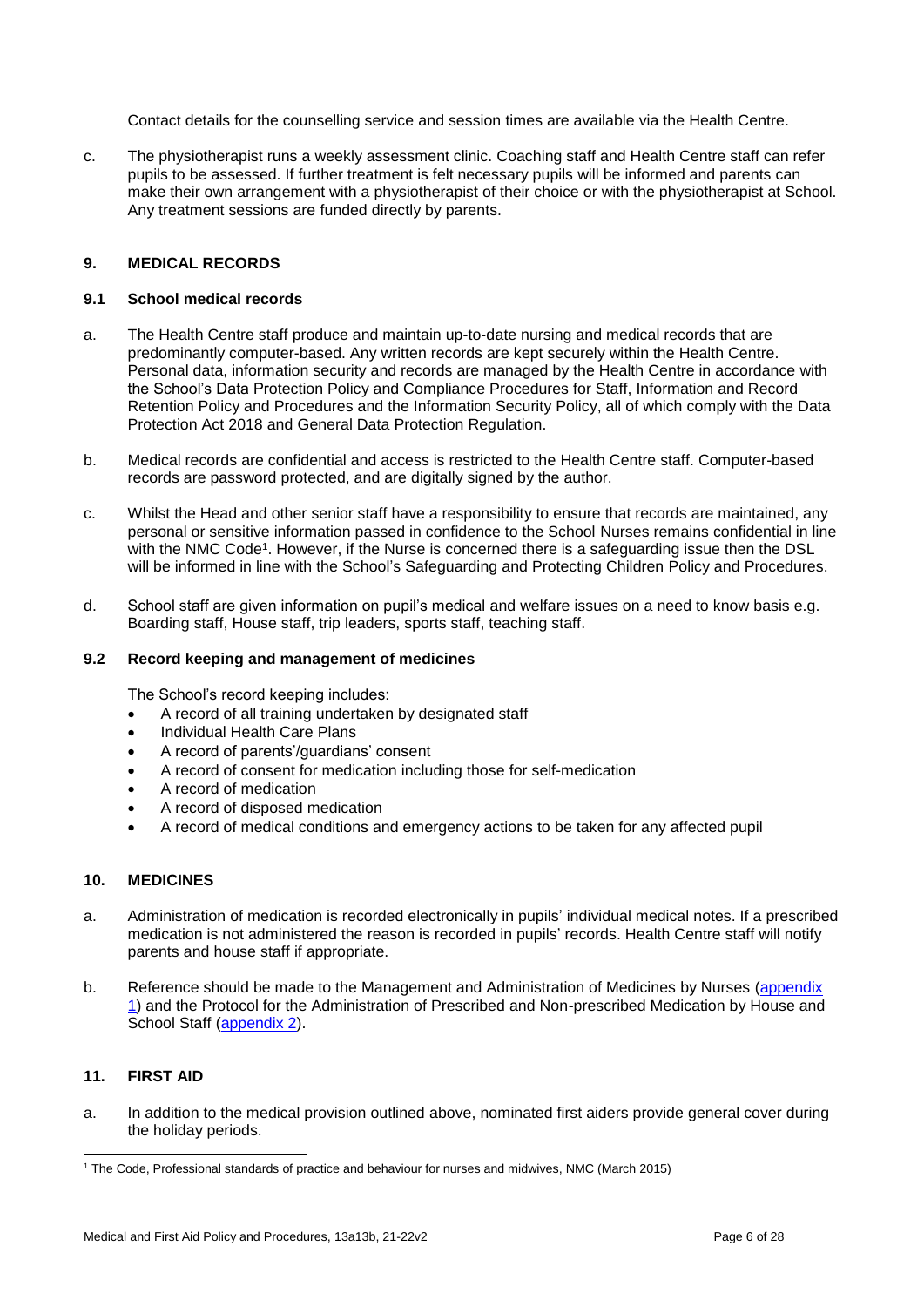- b. First aid notices are displayed around the School site, with notification of the nearest first aid box. First aid boxes are held in all areas of the School including Boarding and Day houses. First aid notices are displayed around the School site, with signage indicating the nearest first aid box. First aid boxes are held in all areas of the School including Boarding and Day houses. Heads of Department monitor the first aid kits assigned to their department or area of School and alerts the Health Centre when stocks need replenishing. The Health Centre provides the first aid boxes and extra as needed.
- c. The Health Centre, Human Resources, Operations and Estates hold records of qualified first aiders in the School. Signage informs staff, pupils and visitors as to who their nearest first aiders are.
- d. Lists of qualified first aiders is available in each House and appears in [Appendix 6.](#page-26-1)
- e. Human Resources personnel monitor staff first aid qualifications and check regularly to ensure qualifications are maintained and the School has sufficient numbers of first aiders on site and in key areas.
- f. Neither qualified first aiders nor any employee, other than School Nurses and school staff who have had the appropriate training from Health Centre staff, are permitted to dispense pharmaceutical products. Exceptions are other members of staff who have been trained to administer Auto Adrenaline Injectors and anyone giving medication under the instruction of a clinician after calling 999.
- g. All accidents which require treatment or near misses are recorded online via Evolve, the School's accident reporting system.
- h. There are currently six defibrillators on site; 1. Main School Reception and signposted. 2. Sports Hall lobby. 3. Swimming Pool – lobby. 4. Outside the Dining Hall – pupil entrance. 5. Henry Dawes building – ground floor. 6. New Fields – Storage building. Training is given for its use and a list of trained personnel retained.

#### **12. IN ALL CASES OF INJURY**

- a. A School Nurse / medic/first aider should assess all casualties who sustain an injury whilst at School.
- b. All casualties on the games field should be assessed by a first aider/medic and the appropriate treatment given. During the school day, Health Centre staff will attend pupils on the playing fields if able to leave the Health Centre unattended. If it is appropriate and the pupil is able to mobilise, they are to be escorted to the Health Centre for further assessment and treatment.
- c. If in doubt, do not move the casualty. Call for the appropriate help.
- d. Any pupil suffering concussion or suspected concussion must come off the field of play immediately and must not return to play during that session. They must be assessed by a medic/first aider and report to the Health Centre for concussion assessment.
- e. During a match the referee is responsible for stopping the game and ensuring the injured player is given the necessary space to be treated by qualified medical staff or first aider. In the event of potentially serious injury, particularly neck, head or back injuries – the player must NOT be moved. The medic/first aider should take control of the situation and an ambulance should be called directly to the field. The casualty should be kept warm and still.
- f. The School recognises that staff acting as first aiders can only give the amount of treatment that each individual is trained to deliver and feels competent to give.
- g. An ambulance should always be called in a medical emergency or when there is not sufficient expertise or equipment to control a medical situation and it is not appropriate to move the patient. This could be due to any injury or illness. (See Guidelines for calling an ambulance in [Appendix 4\)](#page-24-0)

## **13. INFECTION CONTROL**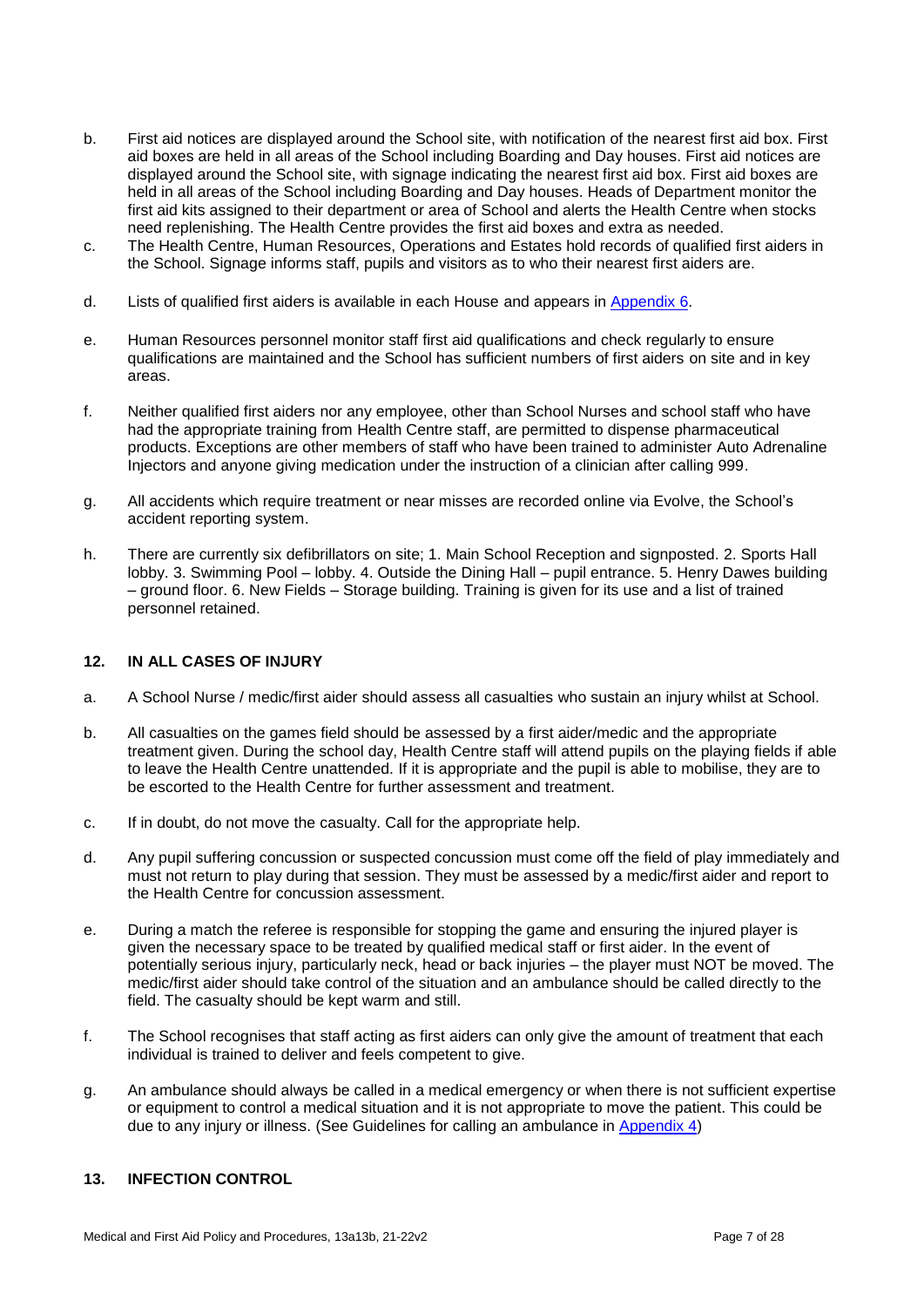See separate Infection Control Policy (13e) for detailed information.

#### **13.1 SPILLAGE**

- a. All spillages of blood, faeces, urine, saliva, respiratory secretions, vomit and any other bodily fluid, secretion and excretion should be cleaned up as soon as possible using the correct procedure.
- b. Clean spillages using a product which combines detergent and disinfectant, and ensure it is effective against both bacteria and viruses. Always follow the manufacturer's instructions.
- c. Use disposable paper towels and cloths to cleaning up blood and body fluid spills, and dispose of as clinical waste
- d. Cleaning equipment must be washed after use and stored dry

#### **Procedure**

- In the event of blood loss or vomiting the Health Centre must be informed immediately to provide the appropriate treatment to the affected person
- The area of the incident should be made safe by the first member of staff at the scene using warning signs if necessary. Where appropriate the spillage may be covered with disposable towels
- The cleaning staff (via Operations/electronic request) should be notified
- Disposable Personal Protective Equipment (PPE), gloves, face masks, goggles/visor and aprons should be worn when dealing with bodily fluids
- The spillage must be cleared at the earliest opportunity. The area should be covered using the spillage compound available
- This should be sprinkled over the spillage ensuring absolute coverage
- Allow 90 sec approximately before scooping debris into disposable bag provided a yellow clinical waste bag
- Any paper towels, cloths and PPE used must be double bagged disposed of as clinical waste
- Clinical waste is to be double bagged and placed in a designated clinical waste container located in the Health Centre and Operations
- Following cleaning with disinfectants the area may subsequently be washed in the normal manner, and left to dry, using warning signs where necessary.

#### **13.2 Clinical waste**

Always segregate domestic and clinical waste, in accordance with local policy. Clinical waste is collected regularly by a designated specialist company to be disposed of in the correct manor. Sharps and contaminated sharps are disposed of in a designated bin and disposed of as above.

## **14. ISOLATION**

Please also see the Infection Control Policy for detailed information.

## **14.1 Boarding**

If a boarding pupil becomes unwell with signs/symptoms of an infectious illness during out of school day hours, and there is potential for cross infection, the pupil must be isolated. The pupil will be isolated in a designated room and have access to a bathroom for their sole use only. The pupil will be cared for by Boarding Staff wearing appropriate PPE. Arrangements will be made for their parents or guardian to collect them as soon as possible. If immediate collection is not possible, the pupil will be made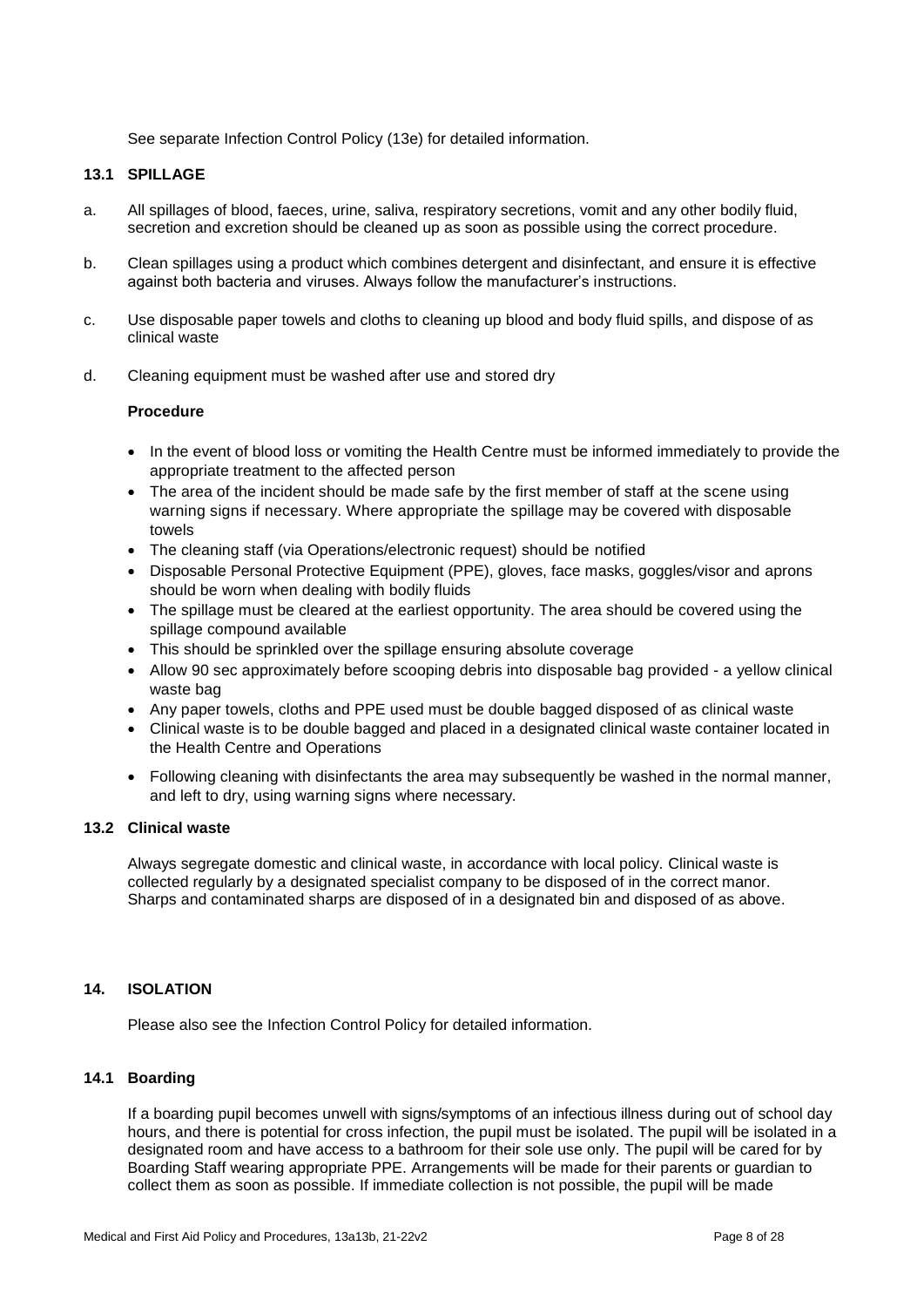comfortable in an Isolation Room in their Boarding House until they can be collected.

#### **14.2 During the school day**

If a pupil shows signs/symptoms of an infectious illness or Health Centre staff believe there is a potential for cross infection the pupil will be cared for in isolation within the Health Centre. The pupil will have a designated bathroom for their sole use only. The pupils will be cared for by Health Centre staff wearing appropriate PPE. Arrangements will be made for the pupil to be collected by their parents or guardian as soon as possible. The pupils House staff and teachers will be informed as will Reception.

In some instances, it may be necessary for any siblings, close relatives or persons who live with the unwell pupil to also leave the school site.

## **14.3 Caring for a pupil/staff in Isolation**

- **HAND HYGIENE IS ESSENTIAL**
- Appropriate Personal Protective Equipment (PPE); plastic aprons and gloves must be worn by staff when dealing with pupils/staff who are infectious
- Where there is a risk of splashing or contact with respiratory secretions, face masks and goggles/visors must also be worn
- When a pupil/staff is in isolation the Health Centre staff and House staff caring for them should be supportive and deliver holistic care but be in minimal physical contact
- Appropriate fluids and a suitable diet should be provided
- It is important to consider the effects on the mental health of the pupil/staff in isolation.

#### **14.4 Returning to school site after illness**

The Health Centre follows Public Health England guidance on when to return to school following an infectious illness. Advice and guidance will be given on a case by case basis depending on the illness and recovery time.

NB: Following an episode of diarrhoea and vomiting associated with illness, the pupil or staff member must not return to school until they have been symptom free for 48hrs.

## **14.5 Outbreaks**

In the event of an outbreak of an infectious illness (defined as two or more cases of the same illness) Health Centre staff will inform the Deputy Head (Pastoral) and where necessary, Public Health England and any other relevant outside agencies.

The Health Centre staff will implement the appropriate action as advised and effectively communicate information to the School community, pupils and parents.

In the event of a local incidence of infectious disease, an epidemic or pandemic the school would follow the guidance of the local Health Protection Team (HPT), UK Health Security Agency (UKHSA), the Department of Education and other Government agencies in this instance.

#### **15. ARRANGEMENTS FOR PUPILS WITH DISABILITIES and/or SPECIFIC MEDICAL NEEDS**

- a. Ensure pupils with disabilities and/or specific medical needs receive the appropriate care and support.
- b. Individual health care plans are drawn up for pupils who have a disability, acute or chronic medical conditions or conditions that require swift emergency treatment and/or medication.
- c. Health Centre staff, the pupil and their parents are involved in the writing of individual care plans as well as appropriate School staff.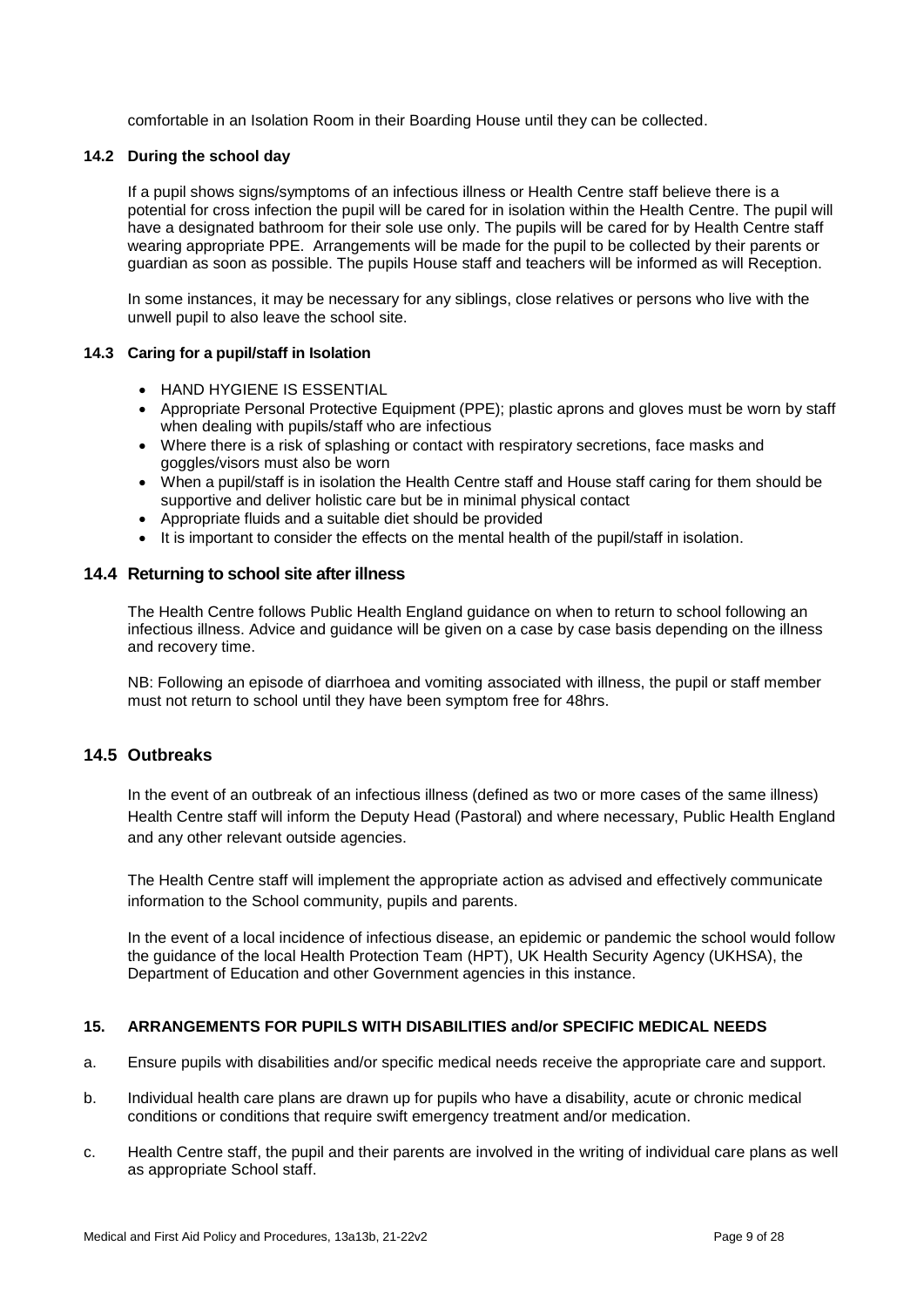- d. Pupils Individual Care Plans are stored electronically on the pupil's medical records and available to House, pastoral and teaching staff.
- e. Health Centre staff will liaise with Health Care professionals and other outside agencies involved in the care and treatment of individual pupils.
- f. Parents are asked to update Health Centre staff on any developments with their child's care.
- g. The plans identify the safety measures necessary to support pupils with medical needs and ensure that they and others are not put at risk. They also identify any support needed by the School e.g. staff training.
- h. Health Centre staff work closely with House staff, Tutors, Teaching, Sports and Support staff to ensure pupils receive holistic care and support as needed.

#### **16. REPORTING OF INJURIES, DISEASES AND DANGEROUS OCCURRENCES REGULATIONS 1995 (RIDDOR)**

- a. It is a legal requirement to report certain accidents and ill health at work to the Health and Safety Executive in certain circumstances, such as death, major injuries, accidents resulting in over seven days of absence due to injury, diseases, dangerous occurrences and gas incidents.
- b. Accidents and incidents in the School are recorded electronically for monitoring and action. The member of school staff initially involved with the incident submits the record. Health Centre staff record and evaluate accidents, illnesses and near misses as and when appropriate.
- c. The Operations and Compliance Director assumes responsibility for RIDDOR. Accidents, incidents and near misses are reviewed at the termly Health and Safety Committee.

#### **17. PROTOCOL FOR COMMUNICATING HEALTH ISSUES WITH ACADEMIC AND HOUSE STAFF**

- a. The Health Centre staff provide a confidential health service for pupils and staff. There is need however for a certain amount of communication and sharing of information between Health Centre staff and School staff, and vice versa, to maintain pupil safety and ensure pupils receive appropriate support and holistic care.
- b. Whilst respecting and maintaining medical confidentiality, the Nurse Manager and School Nurses will communicate any issues or concerns they have regarding pupils with the relevant member of staff verbally or via email and documentation as appropriate. Unless untoward events prevent, Health Centre staff will inform the house/School staff at the time of an event or concern, in order to maintain good communication and ensure pupil safety and continuity of care. Any significant injury or illness will be reported to parents and House staff immediately and recorded so notification can be given to Senior Leadership and Compliance Team if relevant.
- c. House staff, Matrons, Tutors, relevant teachers, the Registration administrator and Reception will be notified via email when a pupil's visit to the Health Centre during lesson time requires them to remain for treatment, rest and/or recuperation or they are being sent home or to hospital. Reception will be informed if a pupil is being picked up or going off site via Main Reception.
- d. Health Centre staff will note any trend in a pupil's attendance at the Health Centre and alert House staff/tutor with any concerns regarding avoidance of a particular subject, member of staff or activity.
- e. Any Safeguarding concern or issue will be referred to the Designated Safeguarding Lead and dealt with in line with the Schools Safeguarding policy.

## **17.1 IN ADDITION HOUSE STAFF OF BOARDING PUPILS WILL BE INFORMED OF:**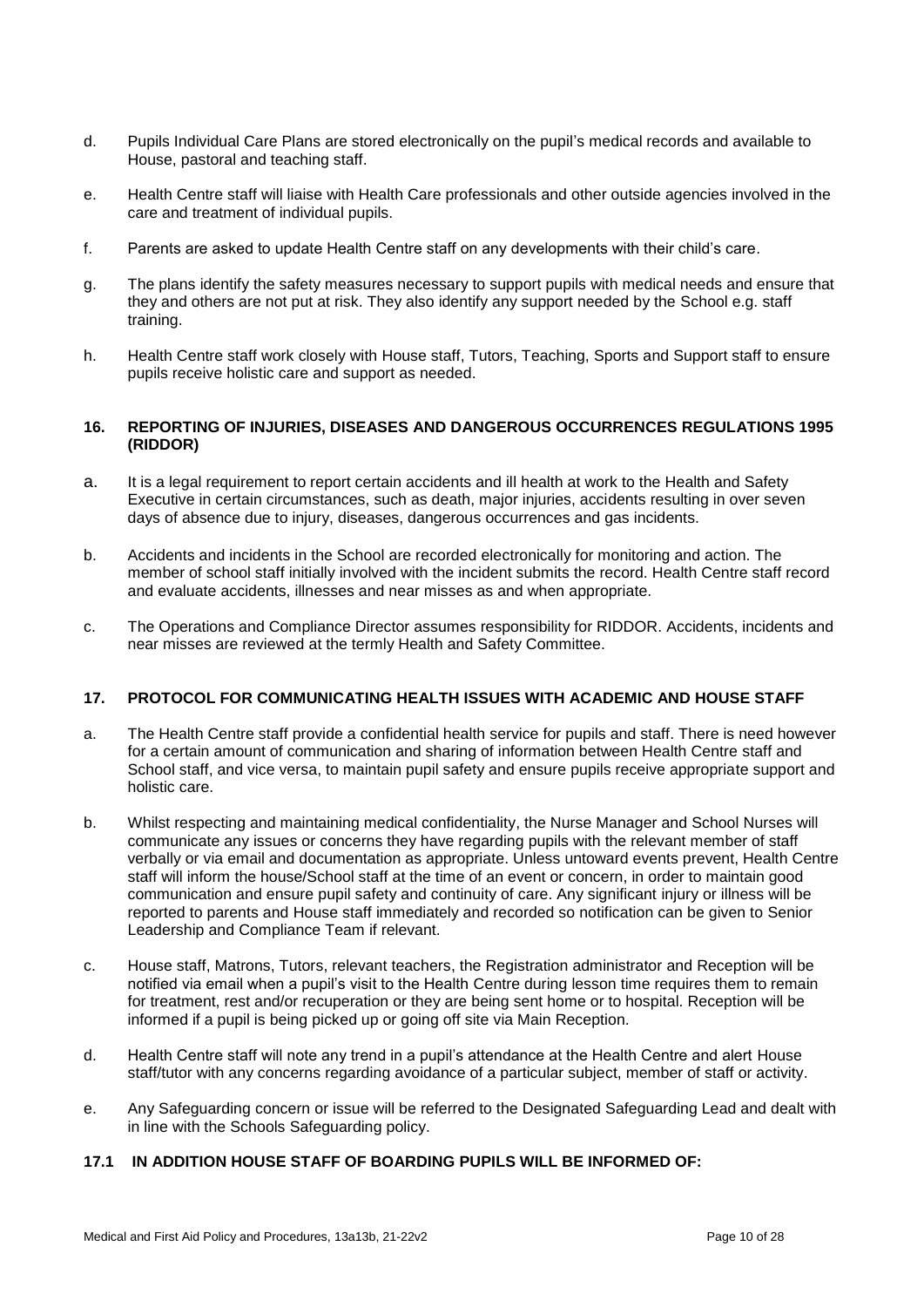- Any possible overnight care that may be needed, or concerns that may affect a pupil.
- Any treatment or medication that the pupil has had that may need to be repeated during the night.
- This information should be reciprocated by House staff so that medical records may be kept contemporaneous and accurate and holistic and professional care may be provided for all pupils.

## **17.2 CONTACTING THE HEALTH CENTRE**

All general information regarding pupils is to be addressed to **healthcentre@stjohns.surrey.sch.uk** All Health Centre staff have access to this email account. If you wish to communicate directly with the Nurse Manager, please email **snewing@stjohns.surrey.sch.uk** . Please also see the Protocol for calling the Health Centre for Assistance in an emergency at [Appendix 5.](#page-26-0)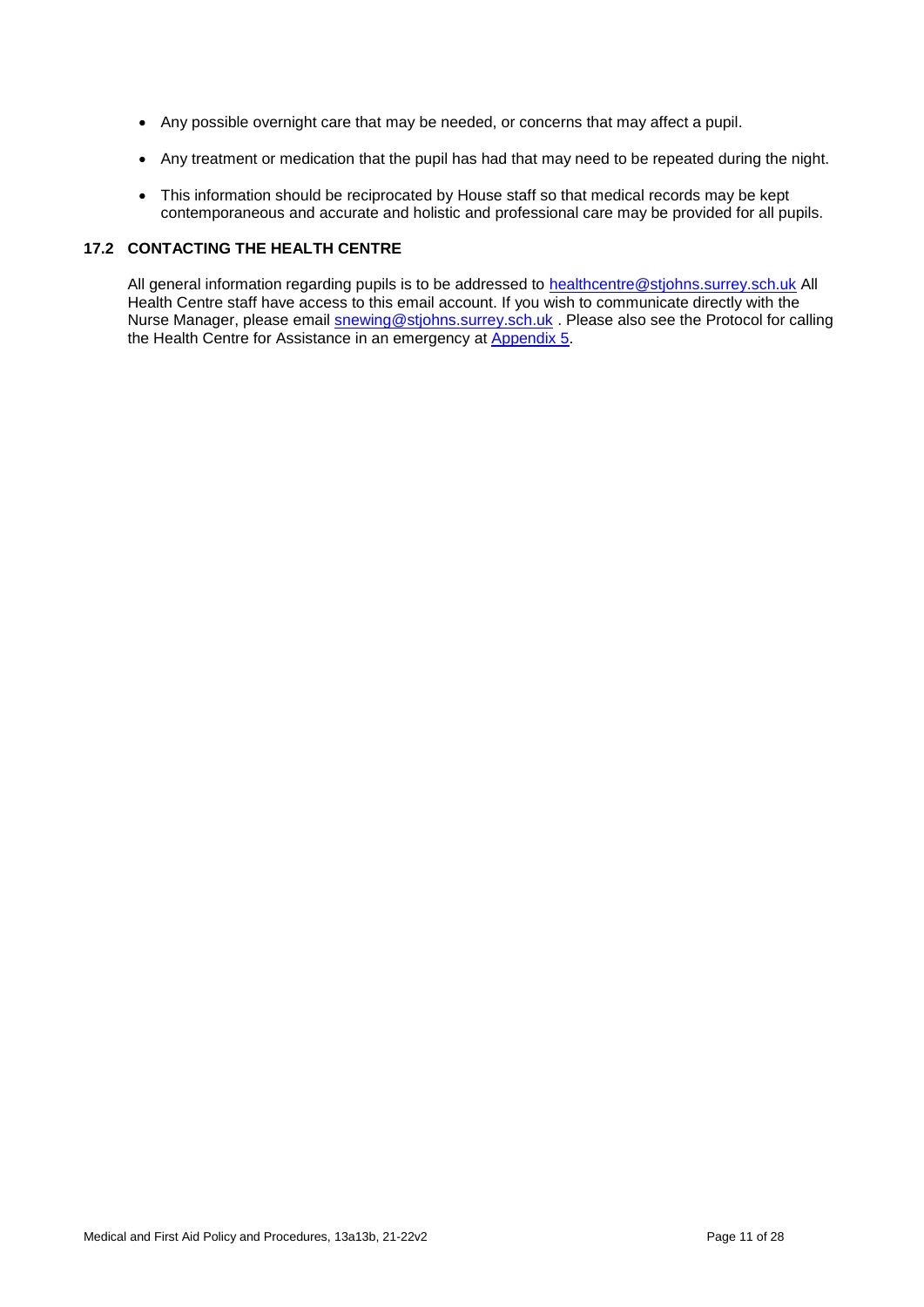#### <span id="page-11-0"></span>**APPENDIX 1**

# **MANAGEMENT AND ADMINISTRATION OF MEDICINES BY NURSES**

#### **Protocol**

Agreement for the administration of medication to pupils is via loco parentis and the duty of care held by the School.

A pupil will never be forced to accept medication. Nursing staff will document refusal to accept medication and notify parents/guardians accordingly.

#### **1. Non-prescribed medication**

- a. All non-prescribed medicines are stored in a locked cupboard. The key to the locked cupboard is held by Health Centre staff. An audit is kept of stock medication.
- b. The following protocol is used for the administration of non-prescribed medication by Nursing staff:
	- The reason for giving the medication is established.
	- Pupils' electronic medical records are checked for any known allergies to medication.
	- Pupils' electronic records are checked to establish the last time and dose of medication was administered.
	- Pupils are asked if the medication has been taken before and, if so, were there any problems noted.
	- Check pupils electronic records that parents have consented to medication being given.
	- A check is made of the name, dose and expiry date on the medication package or container.
	- Pupils take medication under the supervision of the person issuing it.
	- A record of the name, dose, date and time of any medication given and who it was administered by is kept in pupils' electronic records.
	- If electronic records cannot be accessed, then pupils' paper medical records are to be used and a record of medication administered kept in the notes. If necessary parents are to be contacted for clarification of a pupil's medical history.

#### **2. Prescribed medications**

Prescribed medications are only given to the pupil whom they have been prescribed (i.e. the pupil named on the label of the medicine to be administered). The School does not hold a stock of prescribed medicines.

- Medication is kept locked in the Health Centre
- A Pupil Medication Request form is to be completed and signed by parents (see Appendix 3).
- A copy of the Pupil Medication Request form is kept with the pupils medication and on the pupils electronic notes
- A record of the name, dose, date and time of any medication given and who it was administered by is kept in pupils' electronic records.

## **3. Receiving medication from home to administer in School**

### **Health Centre staff must be notified of all medication brought into School by any pupil**

- Parents/Guardians must complete a **Pupil Medication Request** form when prescribed medication is brought into School (Appendix 3).
- All medication must be in original container.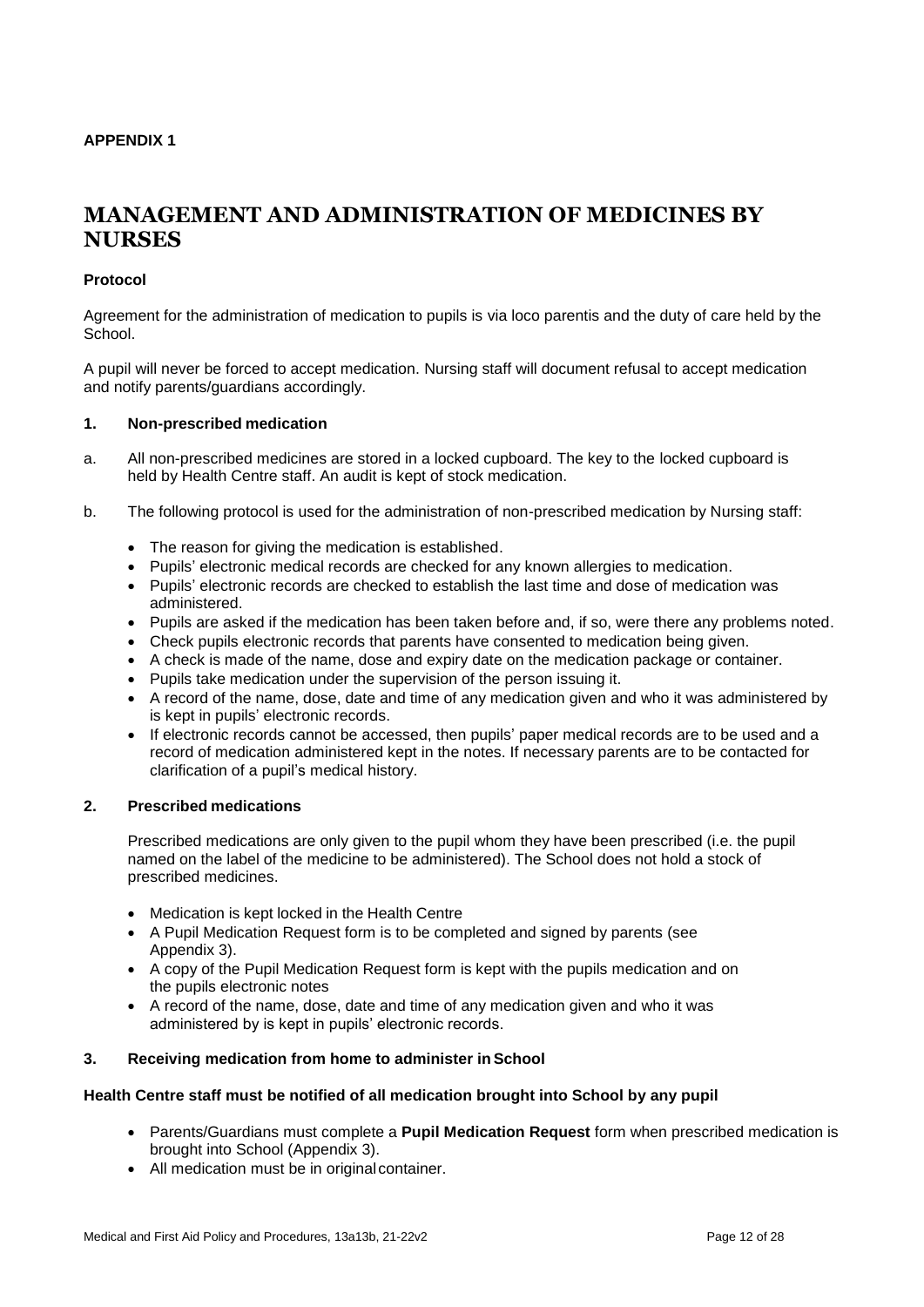- All medication MUST be clearly labelled with:
	- $\triangleright$  the pupil's name
	- $\triangleright$  the name and strength of the medication
	- $\triangleright$  the dosage and frequency the medication should be given
	- $\triangleright$  the expiry date.

 $\bullet$ .

- On arrival at School all medication is to be handed to the School Nurse, unless there is prior agreement between the School and parent(s) for the pupil to carry medication (e.g. asthma inhalers)
- Delivery of newly-prescribed medication from the pharmacy will be recorded and stored without delay.
- Pupils will be encouraged to attend the Health Centre to receive the first dose of newly prescribed medication as soon as possible.
- If medication is to be kept on the pupil's person or in their House, appropriate forms must be completed to identify the amount of medication and location in the School and to ensure that it is kept and administered safely. *See point 8*.

#### **4. Controlled drugs**

The storage and administration of controlled drugs is as follows:

- All controlled drugs are locked in a cupboard on an inside wall. The keys are held by Health Centre staff only.
- The drug's name, dose, expiry date and serial number are recorded in the Controlled drug book
- Stock levels are checked and recorded by two nurses on a weekly basis during term time and at the start and end of each term. *Pupils are encouraged to take prescribed medication home with them during the holidays.*
- Stock levels are checked every time the drug is administered, both the pupil and School Nurse sign to say the pupil has taken the medication as prescribed and the remaining stock level.
- On occasions, it may be beneficial for a boarder to take their controlled medication in House. In this instance the controlled medication is stored and recorded in the controlled drug book as described above.
- Parents/Guardians must complete a **Pupil Medication Request** form. A copy is kept in House with the pupils medication and in the pupils electronic notes

## **5. Immunisations**

Immunisations are offered to all pupils in accordance with the Government National Immunisation programme and administered by a team of NHS nurses at School. In practice this is routinely the Nasal Flu vaccination for all pupils excluding Sixth form, HPV vaccine in the Upper Third and Tetanus/Diphtheria/Polio Final School Booster and Men ACWY in the Forth Form. The School will also facilitate any government immunisation campaign. Other immunisations and vaccinations, such as for travel, or missed immunisations, should be administered at the pupil's GP surgery.

## **6. Administration of medicines to save a life**

Neither qualified first aiders nor any employee, other than School Nurses and school staff who have had the appropriate training from Health Centre staff, are permitted to dispense pharmaceutical products. Exceptions are other members of staff who have been trained to administer Adrenalin Auto-Injectors (AAI) and anyone giving medication under the instruction of a clinician after calling 999.

Generic emergency medication; AAI's and Ventolin inhalers are held by the School. They are readily available to all Boarding houses, the Dining Hall, Main Reception and in the Health Centre.

#### **7. Storage of medication**

a. Medication must be stored in a locked, wall mounted cabinet with the keys held by the School Nurse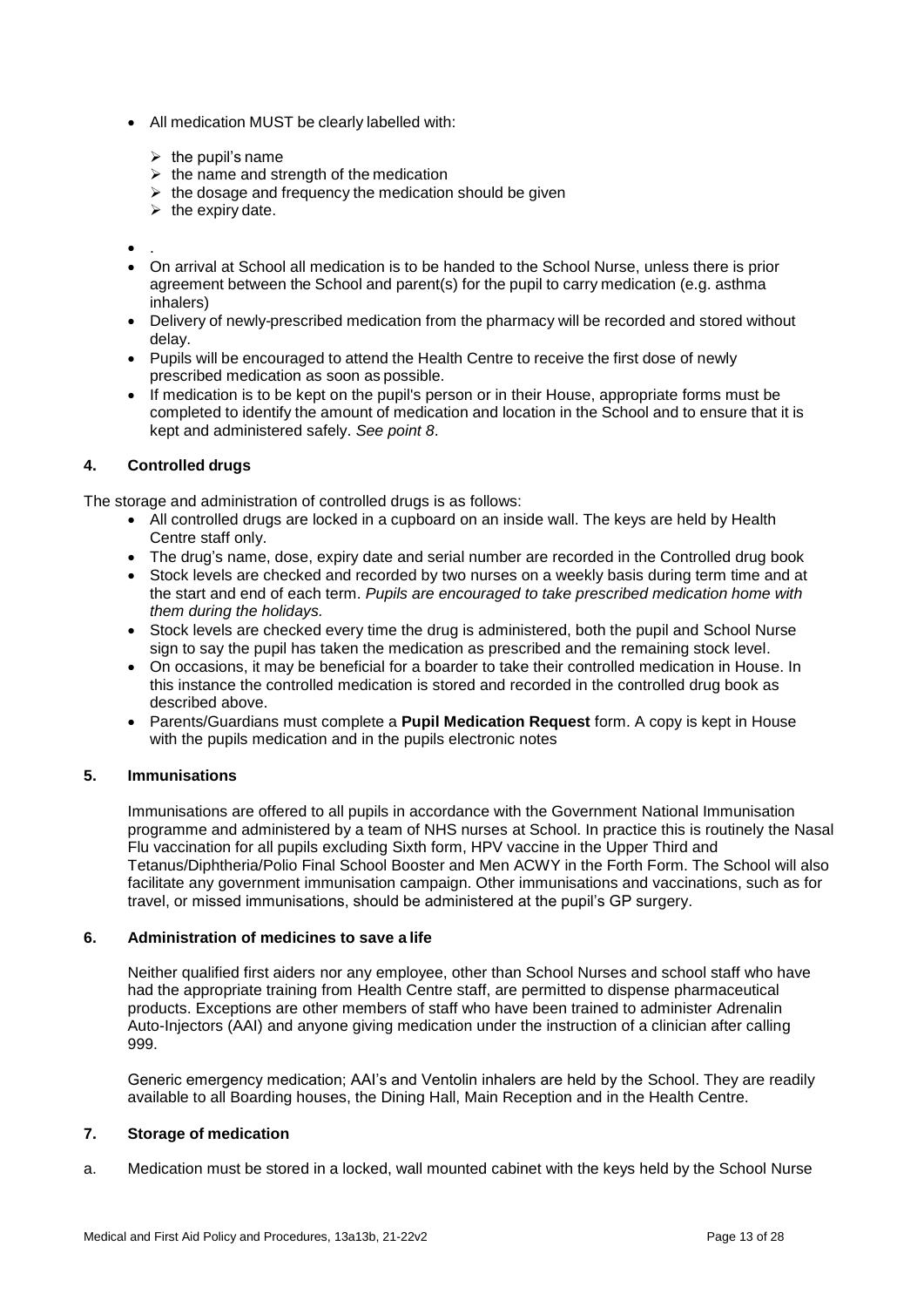or kept in an accessible but restricted place known only to the Health Centre staff. A fridge is available for items requiring refrigerated storage.

- b. A small quantity of over the counter medicines is held in a locked cupboard in each boarding house and recorded in the House Medicine Administration File. *See point 13.*
- c. Once dispensed by the Nurse, the medication should be administered immediately and never left unattended.
- e. Emergency medication such as asthma inhalers and Adrenalin Auto-Injectors are stored in the Health Centre and are easily accessible to all between 8.00am and 5.30pm. Pupils should carry their own emergency medication on their person outside of these hours. Pupils who board should keep spare emergency medication in houses and notify house staff.

#### **8. Self–administration of medication**

In exceptional circumstances a pupil may be given permission to self-medicate. Pupils may only selfmedicate if deemed necessary and Health Centre Staff have assessed the pupil as sufficiently responsible to do so. Health Centre staff will assess the pupil who wishes to self-medicate and complete a risk assessment and self-medication form with the pupil**.** Where appropriate a Pupil Medication Request form will be completed by the parents consenting to self-medication**.** A copy of all relevant paperwork will be kept with the pupil's electronic records and in the House Medicine Administration File

### **9. Overdose of medication**

- If there is a suspicion of overdose of medication the Health Centre should be contacted immediately for emergency advice and treatment or referral as necessary.
- All actions should be recorded in the pupils electronic records
- An incident for is to be completed via EVOLVE; the Schools accident/near miss reporting mechanism

#### **10. Emergency medication**

- Emergency medication will be detailed in the pupil's individual care plan.
- This type of medication will be readily available.
- The individual care plan will be checked and reviewed in the event there is a change in the pupil's condition or the treatment prescribed and at the start of each academic year.

Procedures in the care plan will identify:

- Medical details of reasons for medication
- Consent from parents to use generic emergency medication if held by school
- How to administer
- Any other action to take
- Where the medication is stored
- Who should collect it in an emergency
- Contact arrangements for parents/guardians/ specialists
- Support for pupils witnessing the event
- Recording systems

#### **Note: It is the parents'/guardians' responsibility to notify the Health Centre of any change to the medication prescription for emergency treatment.**

### **11. Alternative medicines**

Health Centre staff will not administer complementary or alternative medicine. Parents and pupils must inform Health Centre staff of all complementary or alternative therapies being taken to ensure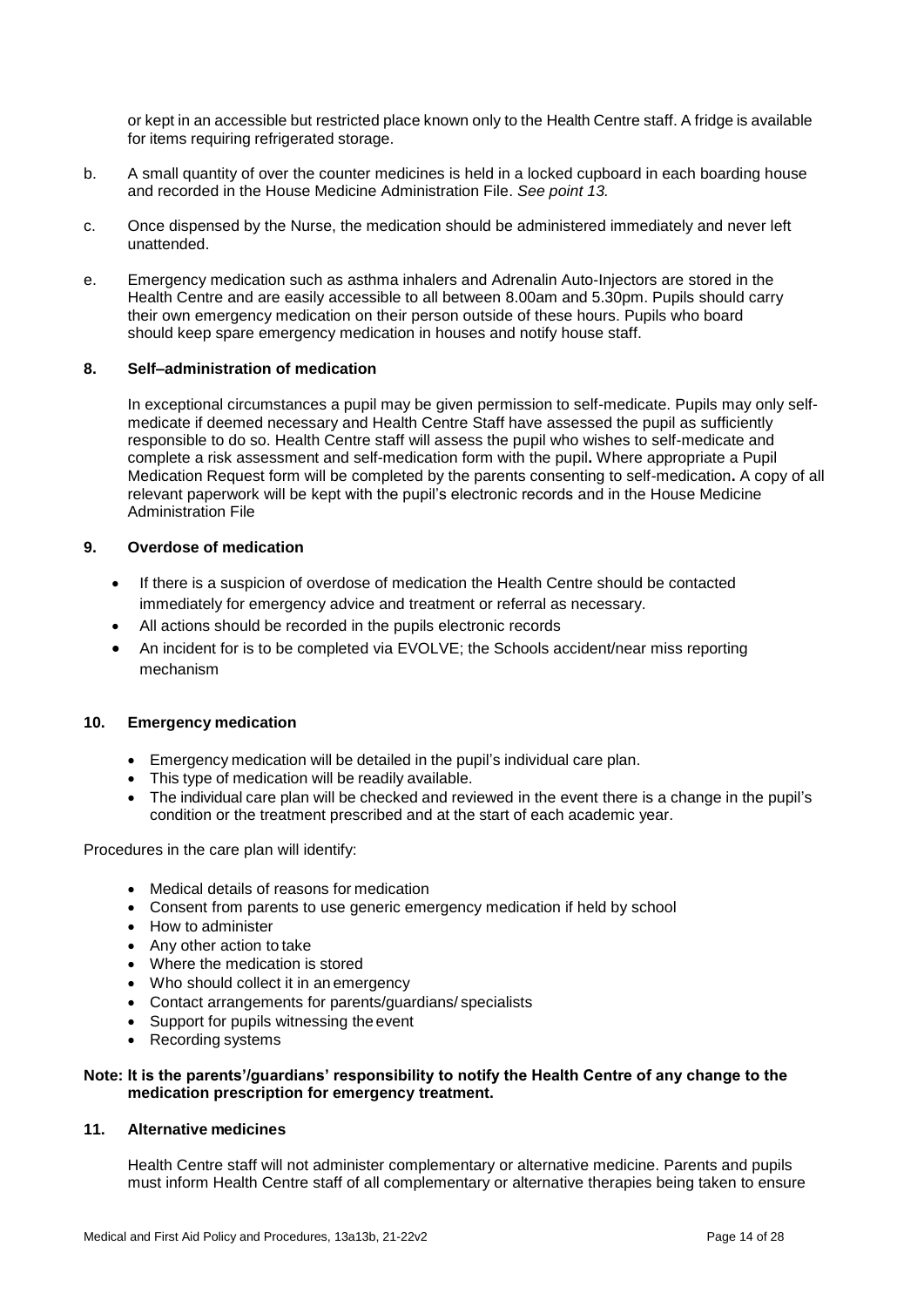avoidance of potential interaction with other medications being taken or considered for use. Pupils are not permitted to carry complementary or alternative medicines on their person unless given permission to do so by Health Centre staff.

#### **12. Disposal of medication**

A record is kept of unused prescribed or non-prescribed medication returned from the Health Centre to the pharmacy or to the pupils or parents. The record includes:

- Name of medication
- Name of pupil
- Reason for medication and terms such as expired or no longerrequired
- Strength of medication
- Quantity returned
- Signature of the member of staff returning the medication
- Signature of pharmacist receiving the returned medication
- Date received by pharmacist

#### **13. Giving of over the counter medicines by Matrons/house staff**

When there is no School Nurse available, a designated and appropriately instructed member of school staff may administer non-prescription medication to pupils and supervise the taking of prescribed medication. The Nurse Manager will ensure designated House and School staff are fully instructed regarding the storage and administration of medicines. The Nurse Manager will hold a specimen signature list of all designated staff. *See Appendix 2: Protocol for the Administration of Prescribed and Non-prescribed Medication by House and School Staff*

#### **14. Drug administration errors**

- If an error is realised, clinical advice must be sought immediately, no matter how trivial it may seem.
- Appropriate line manager and Health Centre staff must be informed
- A record is to be made on the pupil's electronic medical notes
- An incident form is to be completed via EVOLVE; the Schools accident/near miss reporting mechanism.

#### <span id="page-14-0"></span>**IF THERE IS ANY DOUBT ON ANY ISSUE THEN FURTHER ADVICE MUST BE SOUGHT BY DIALLING 111 OR THE LOCAL ACCIDENT AND EMERGENCY DEPARTMENT.**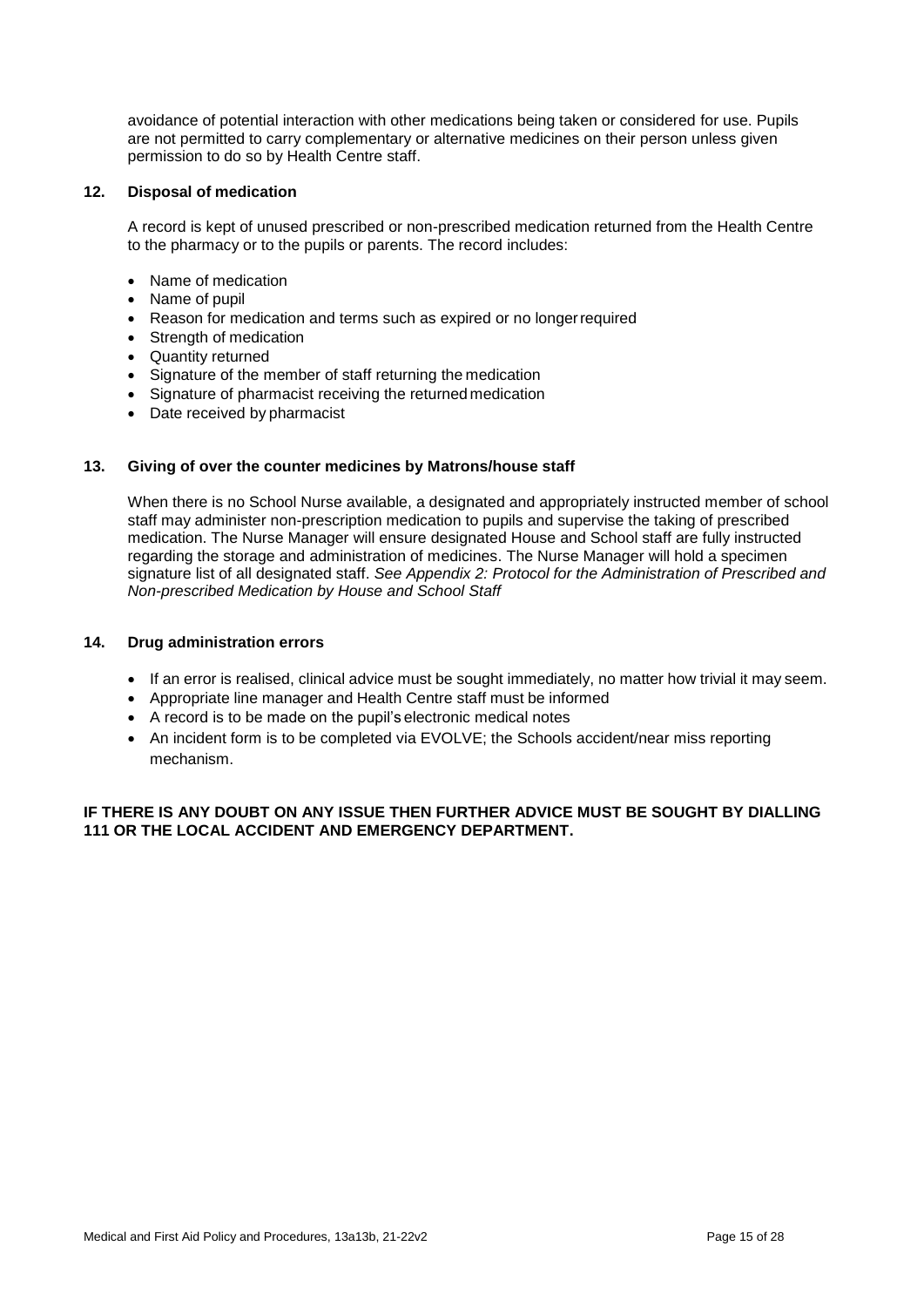## **APPENDIX 2**

# **Protocol for the Administration of Prescribed and Non-prescribed Medication by House and School Staff**

The National Minimum Standards for Boarding Schools Standard 3.4 states; All medication is safely and securely stored and proper records are kept of its administration. Prescribed medicines are given only to the boarders to whom they are prescribed. Boarders allowed to self-medicate are assessed as sufficiently responsible to do so.

When there is no School Nurse available, a designated and appropriately instructed member of school staff may administer non-prescription medication to pupils and supervise the taking of prescribed medication. The Nurse Manager will ensure designated House and School staff are fully instructed regarding the storage and administration of medicines. The Nurse Manager and Boarding house will hold specimen signatures of all designated staff. All medicines must be stored and administered according to the protocol below.

## **1. Recording and storage of prescribed and non-prescribed medication**

### **1.1. Storage of medication**

All medication kept in House must be stored appropriately and accurate records maintained.

- Prescribed and OTC medication are to be kept in a locked medicine cupboard in the Boarding House office
- All designated house staff should have access to the medicine cupboard when on duty in the house
- All documentation pertaining to the administration of medication is to be kept securely in the Boarding House office
- Emergency medication for asthma and anaphylaxis must **not** be locked in the medicine cupboard, it must be easily accessible and not locked away
- Boarding houses have access to generic AAI's and Ventolin inhalers
- Duty House staff have access to the Health Centre waiting area where pupil's spare emergency medication (if available) is kept
- Pupils who self-medicate: Their medication must be kept securely locked in the pupil's room within House
- The pupil must take any prescribed medication home on the last day of each half term

#### **1.2. Recording of medication**

All medication held in House must be recorded in the House Medication Administration File. Records should be properly completed, legible and current and provide a complete audit trail for all medications. The information required:

- Date of receipt of medication and where it came from
- Name, strength and dose of medication
- Quantity of medication received
- Name and signature of member of staff receiving the medication
- Any medication dropped or wasted must be recorded
- Date and method of disposable
- Prescription medication; The name of the pupil if a prescription medication
- Prescription medication; Pupil Medication Request form completed by parents
- Self-medication assessment form as necessary

#### **1.3. Storage and recording of Controlled Drugs**

On occasions, it may be beneficial for a boarder to take their controlled medication in House. The storage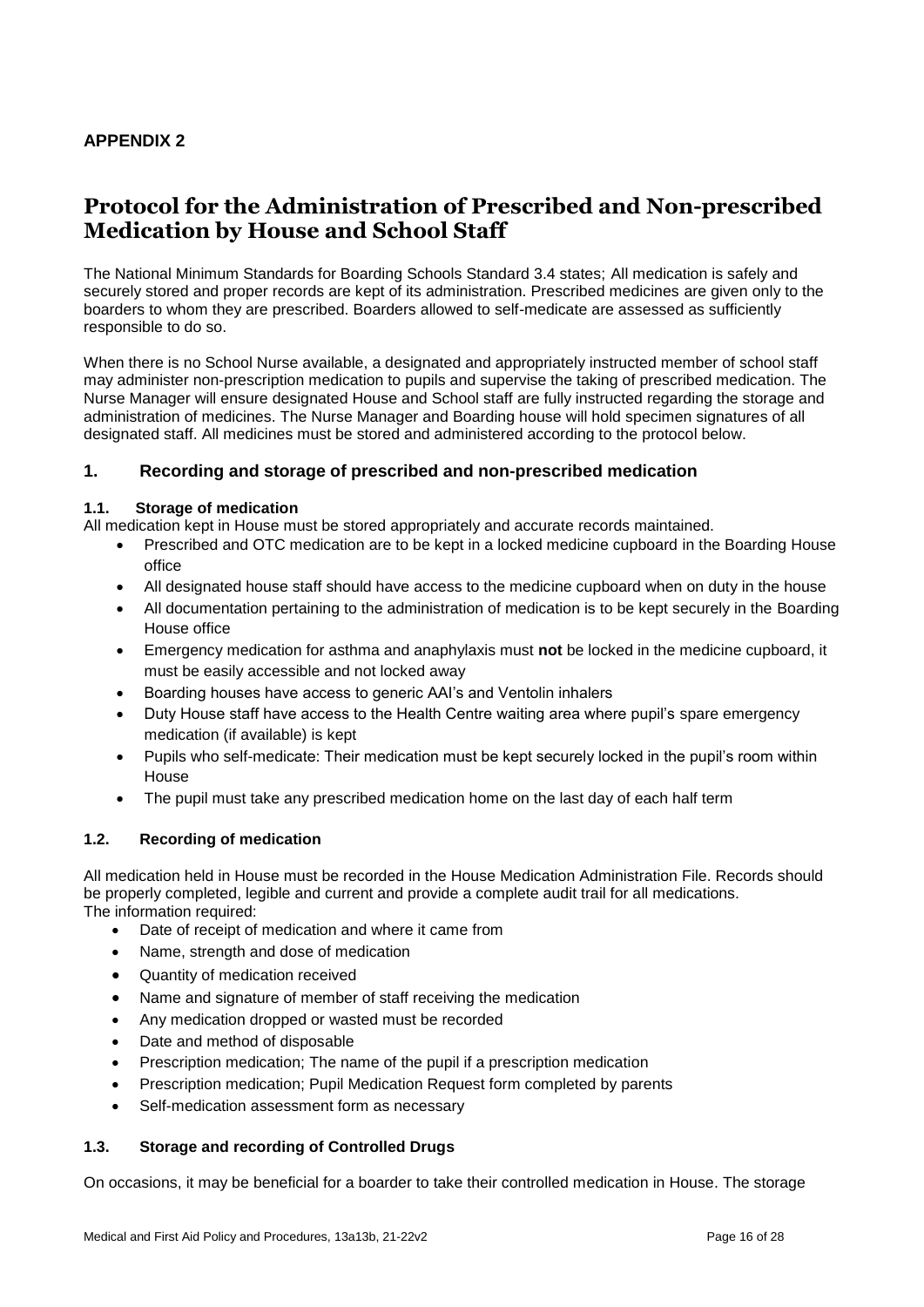and administration of controlled drugs is as follows:

- All controlled drugs are locked in a cupboard on an inside wall. The keys are held by Boarding House staff only.
- The drug's name, dose, expiry date and serial number are recorded in the House Controlled Drug book
- Stock levels are checked and recorded by Matron and a member of Health Centre staff at the beginning and end of each half term. *Pupils are encouraged to take prescribed medication home with them during the holidays.*
- Stock levels are checked every time the drug is administered, both the pupil and the member of House Staff administering sign to say the pupil has taken the medication as prescribed and the remaining stock level.

## **1.4. Checking and recording stock medication**

Stock medication held by House must be checked and recorded in the House Medication Administration File.

- Matron will check and record medication stock levels on a weekly basis
- Any anomalies are to be reported to the Health Centre immediately
- Health Centre Staff will check and record medication stock levels on a regular basis with Matron; at least twice every half term
- Any expired medication or medication which is no longer required must be returned to the Health **Centre**

## **2. Administration of prescribed and non-prescribed medication**

Any medication administered to a pupil must be recorded in the pupils electronic medical record on iSAMS immediately the medicine has been given by the person administering the medication. The record must include:

- The date and time the medicine was administered
- The name and dose of medication administered
- The reason why the medication was administered
- The name of the member of staff administering the medication
- If pupil refuses medication, state reason why

## **2.1. Prescribed Medication**

All prescribed medication must be kept securely in a locked cupboard, with the exception of emergency medication for asthma and anaphylaxis. An up to date record of all prescribed medication held in House is to be kept. All medication must be kept in its original packaging.

Prior to the administration of prescribed medication:

- Check the identity of the pupil
- Check parents have completed Pupil Medication Request form
- Check the pupils Health Records and allergy status on iSAMS
- The drug must be in the original packaging and carry a prescription label
- Check the pupils name is on the prescription label and the drug name and dose on the prescription label matches the drug packaging
- Check the last time the pupil had the medication
- Check the expiry date

Administering prescribed medication:

- Follow the dose and frequency of administration on the prescription label and Pupil Medication Request form
- Give the medication according to the instructions on the prescription label and the packaging
- The pupil must take the medication under the supervision of the person administering it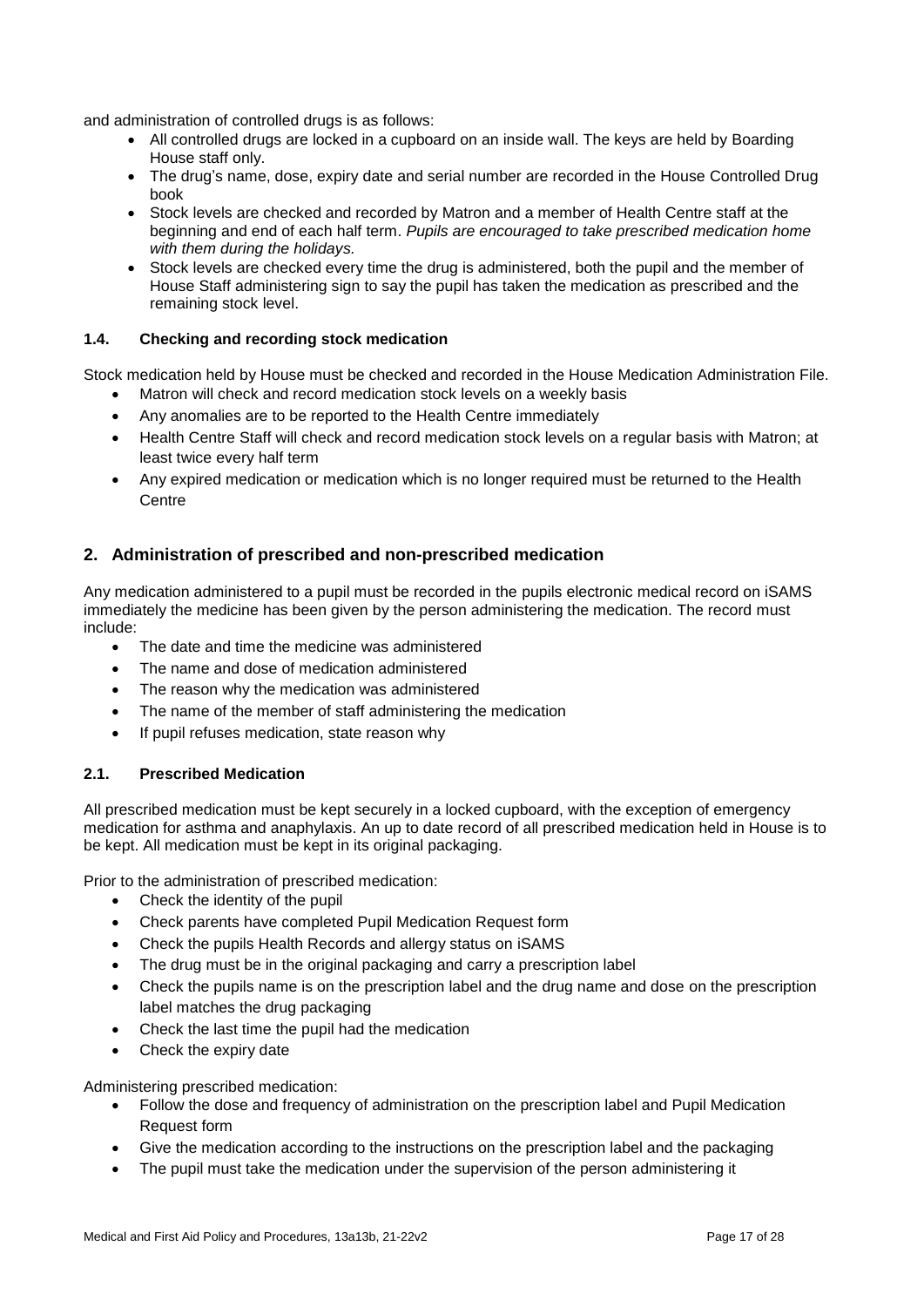- Record date, time, medication and dose given immediately after administering the medication in the pupil's medication records on iSAMS. This must be done by the person administering the medication
- Record if the pupil refuses to take the medication

## **Non-prescribed Medication; Over The Counter (OTC/Homely Remedies) medication**

Only OTC medication supplied by the Health Centre can be kept by House (see appendix 2a). All OTC medication must remain in its original packaging and be kept securely in a locked cupboard. An up to date record of all OTC medication held by House is to be kept. Parents give consent for stock medication to be given as necessary on the Medical consent form completed when the pupil enters St John's. If consent for a stock medication has been withheld, Health Centre staff will make a record on iSAMS and inform house staff.

Prior to the administration of OTC medication

- Establish the reason why the pupil requires OTC medication
- Check the identity of the pupil
- Check the pupils Health Records and allergy status on iSAMS
- Check the pupil has no known allergies to any medication
- Check the pupil has no underlying medical condition where giving certain OTC medication is contraindicated (see Appendix 1)
- Ask when the last time the pupil had any medication, if so; what medication, why they had it and when
- Check the pupils medication records on iSAMS to check when the pupil last had medication at school
- After assessing why the medication is needed, identify the most appropriate OTC medication to give (see Appendix 1)
- Check if the pupil has had the medication before and if so, were there any issues

Administering OTC medication:

- The medication must be in its original packaging
- Check the name and dose of the medication
- Check the expiry date
- Give the medication according to manufacturer's guidelines on the packaging
- If the pupil has had medication recently check if it is contraindicated to give any further medication.
- The pupil must take the medication under the supervision of the person administering it
- The person giving the medication records the date, time, medication and dose given immediately after administering the medication in the pupil's medication records on iSAMS
- Record if the pupil refuses to take the medication

## **3. Drug Administration Errors**

If an error in the administration of medication has been made, clinical advice must be sought immediately, no matter how trivial it may seem. House staff can gain advice by calling NHS 111 or the local Accident and Emergency department.

- Health Centre staff must be informed of the drug error as soon as possible
- Head of House or Deputy Head must be informed of the drug error as soon as possible.
- House staff must complete an accident form on Evolve
- Pupils parents must be informed if appropriate
- Health Centre staff will record the incident in the pupil's medical record
- An incident form is to be completed via EVOLVE; the Schools accident/near miss reporting mechanism

## **4. Pupils self-medication of medication**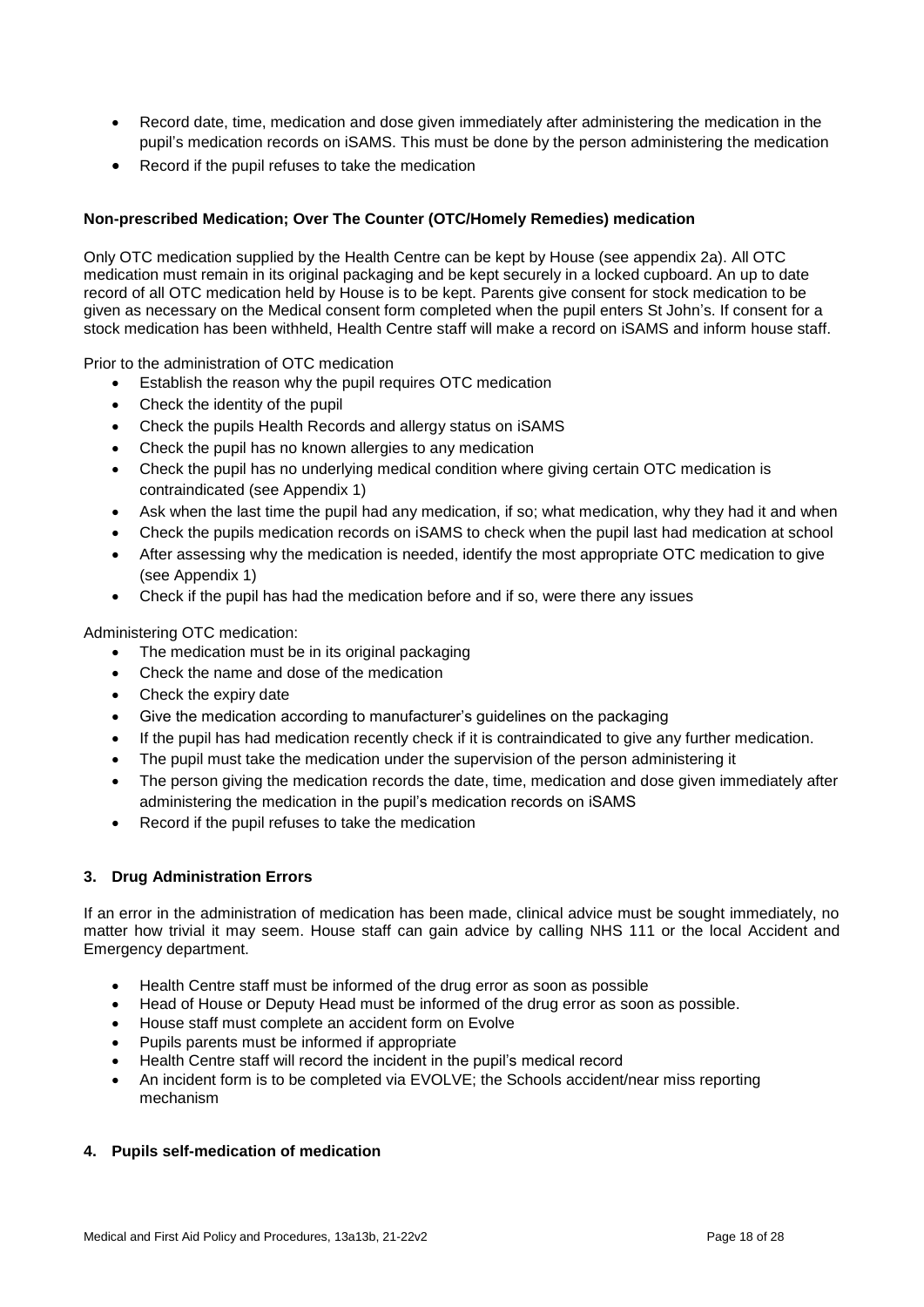Pupils may self-medicate if assessed as sufficiently responsible to do so by Health Centre staff.

- Health Centre staff will assess the pupil who wishes to self-medicate
- Health Centre staff will complete risk assessment for pupils self-medication form with the pupil
- Where appropriate a Pupil Medication Request form will be completed by the parents consenting to self-medication
- A copy of all relevant paperwork will be kept in the pupils electronic Health Records and in the House Medicine Administration File
- If the pupil request that House staff/parents are not made aware of the specific medication they are taking, confidentiality must be maintained if appropriate
- The pupils medication must be kept securely locked in the pupils room within House
- The pupil must take the medication home on the last day of each half term
- Health Centre staff will liaise regularly with the pupil regarding their health and medical needs

#### **5. Alternative medicines**

School staff are not permitted to administer complementary or alternative medicine. Parents and pupils must inform Health Centre staff of all complementary or alternative therapies being taken to ensure avoidance of potential interaction with other medications being taken or considered for use. Pupils are not permitted to carry complementary or alternative medicines on their person unless given permission to do so by Health Centre staff.

#### **6. Contacting the Health Centre**

If House staff have any concerns regarding a pupils medical issues or their medication they must contact the Health Centre as soon as possible.

#### **IF HOUSE STAFF ARE AT ALL CONCERNED REGARDING A PUPIL OR THE ADMINISTRATION OF MEDICATION, CALL NHS 111 OR THE LOCAL ACCIDENT AND EMERGENCY DEPARTMENT. IN AN EMERGENCEY CALL 999**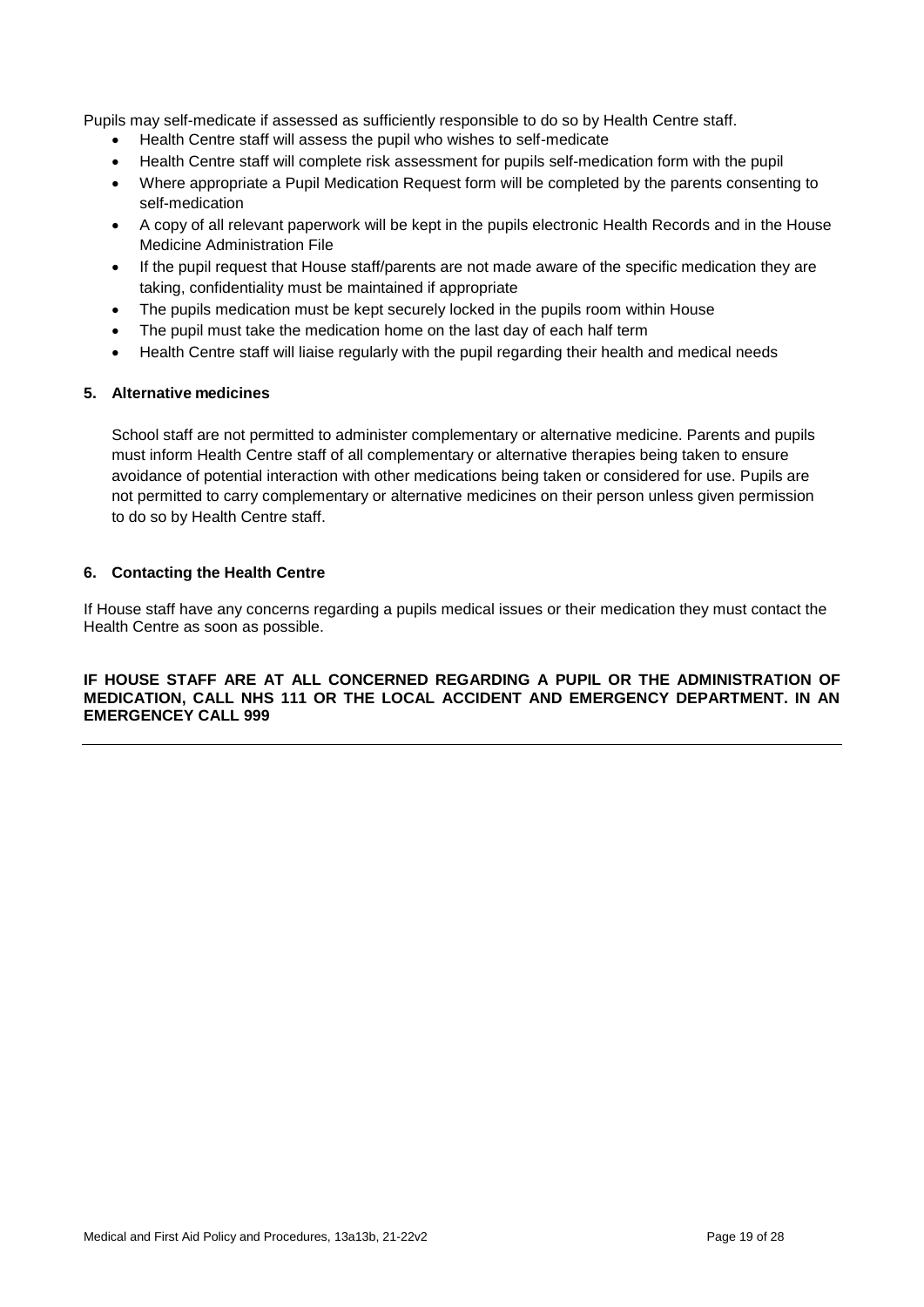## **Appendix 2a**

# **Over The Counter (OTC/Homely Remedies) medication held in Boarding Houses**

## **OTC medication held in the Boarding Houses:**

Paracetamol 500mg: pain relief, feverishness Paracetamol Suspension: pain relief, feverishness Ibuprofen 200mg: pain relief, feverishness: *With the exception of Lower School* Cetirizine 10mg: hayfever, allergic reaction Simple linctus: cough Strepsils: sore throat

*NB: Lower School will hold Ibuprofen Suspension 100mg*

## **Information for use:**

## **PARACETAMOL 500mg tablets**

Paracetamol is given for:

- Mild to moderated pain headache, migraine, toothache, sore throat, period pain, muscle aches
- Relief of symptoms of cold and flu feverishness, aches and pains

#### Dose:

- Children under 10yrs suspension only
- Children between 10 12 years; one tablet (500mg) every 4 6hours. A maximum of 4 times in 24hours
- Children between 12 16yrs; one to one and a half tablets (500mg 750mg) every 4 6hrs. A maximum of 4 times in 24hours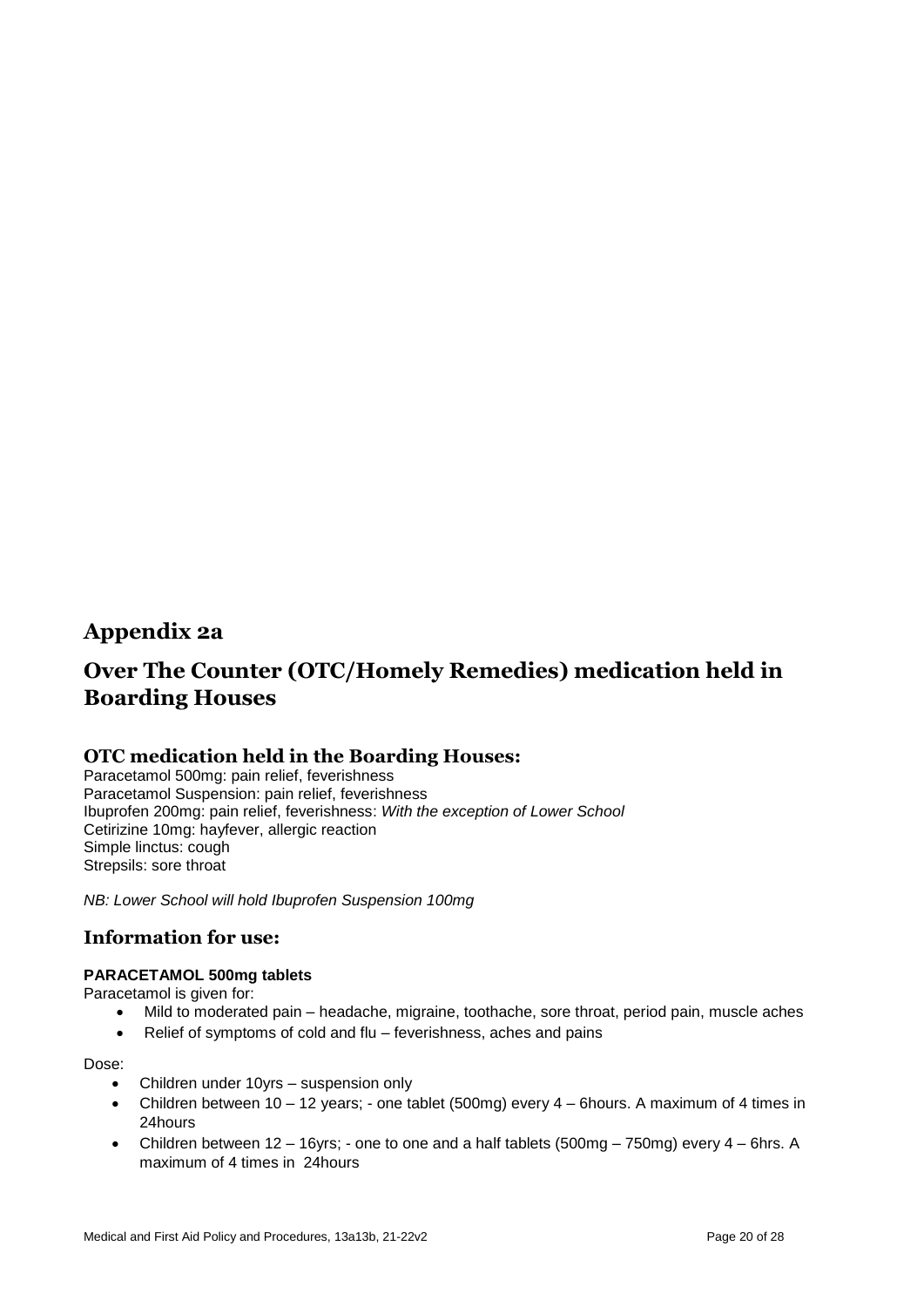Adults and children over 16 years; - one to two tablets (500mg – 1g) every 4 – 6hours. A maximum of 4 times in 24hours

Caution:

- Check pupil has no know allergy to paracetamol check pupils medical records on iSAMS
- Check pupil has no known pre-existing medical condition which excludes then from taking paracetamol – check medical records on iSAMS
- Check pupil has had no other medication containing paracetamol in last 4hours check medication records on iSAMS
- **If in doubt, do not give**

## **PARACETAMOL SUSPENSION 5mls = 250mg**

Paracetamol is given for:

- Mild to moderated pain headache, migraine, toothache, sore throat, period pain, muscle aches
- Relief of symptoms of cold and flu feverishness, aches and pains

Dose:

- Children under 10 12years 500mg = 10mls (large end of spoon x 2). Every 4-6hrs. Maximum of 4 doses in 24hrs
- Children between  $12 16$  years;  $-500$ mg  $-750$ mg  $= 10 15$ mls (Large end of spoon x 2 to 3). Every 4 – 6hours. A maximum of 4 doses in 24hours
- Adults and children over 16 years;  $-500$ mg  $-1g = 10 20$ mls (Large end of spoon x 2 to 4). Every 4 – 6hours. A maximum of 4 doses in 24hours

Caution:

- Check pupil has no know allergy to paracetamol check pupils medical records on iSAMS
- Check pupil has no known pre-existing medical condition which excludes then from taking paracetamol – check medical records on iSAMS Check pupil has had no other medication containing paracetamol in last 4hours – check medication records on iSAMS

**If in doubt, do not give**

## **IBUPROFEN 200MGTABLETS**

Ibuprofen is given for:

- Pain relief muscular aches and pains, headache, migraine, period pain, dental pain
- To rescue inflammation **Not to be used in first 48hours post soft tissue injury (use RICE + paracetamol)**
- Relief of symptoms of cold and flu feverishness, aches and pains

Dose:

- **Not to be given to children 12 years and under**
- Children over 13 years and adults one to two tablets (200mg 400mg) up to 3 times a day.
- There must be a gap of at least 6 hours between each dose given
- No more than 6 tablets can be taken in 24hours

Caution:

- Check pupil has no know allergy to ibuprofen check medical records on iSAMS
- Check pupil has no known pre-existing medical condition which excludes then from taking ibuprofen **e.g. Asthma, liver or kidney problems, bleeding disorder and Crohns disease or ulcerative colitis** – check medical records on iSAMS

Check pupil has had no other medication containing ibuprofen in last 4hours - check medication records on iSAMS

I**f in doubt, do not give**

## **IBUPROFEN SUSPENTION 5MLS = 100MG**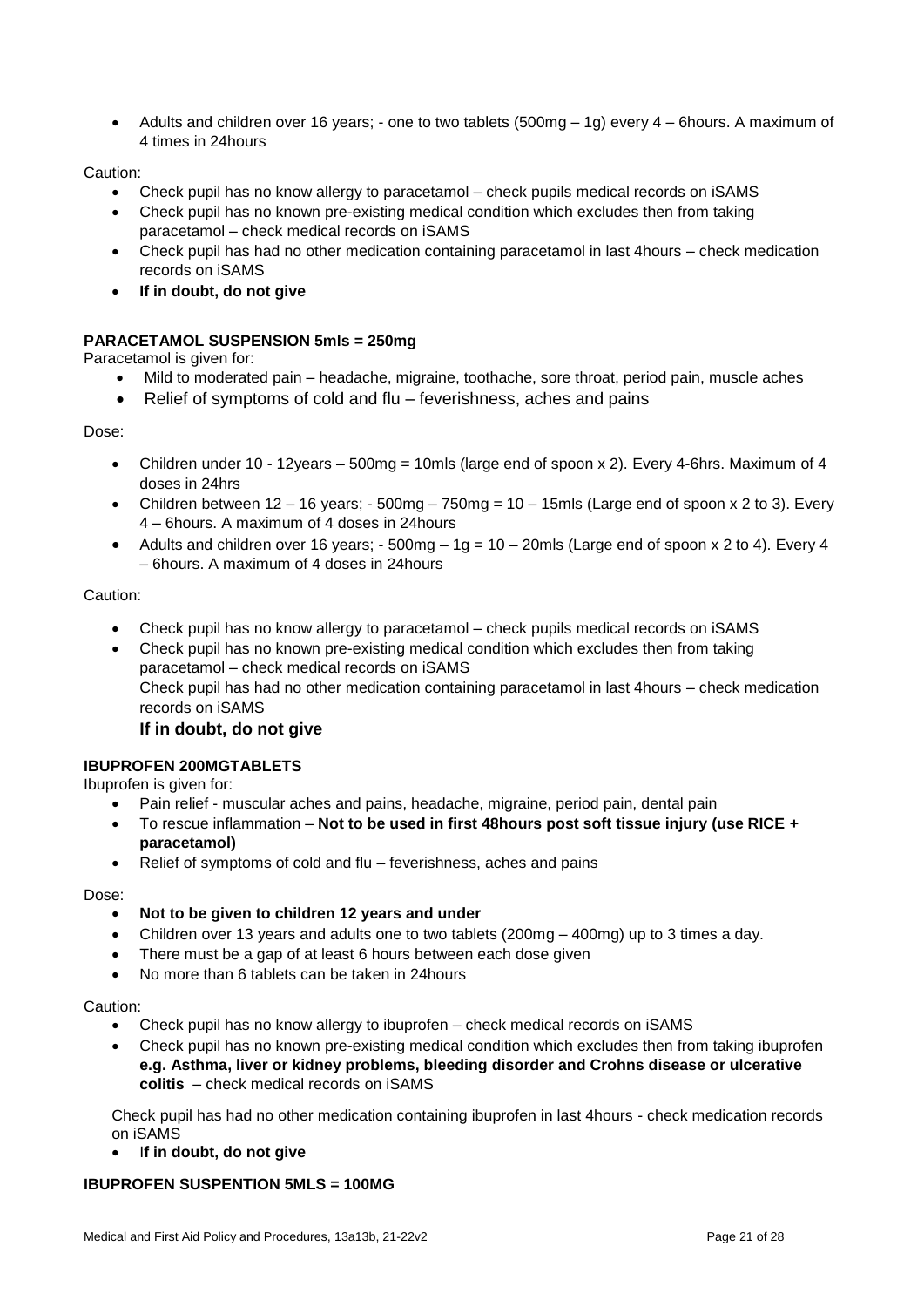Ibuprofen is given for:

- Pain relief muscular aches and pains, headache, migraine, period pain, dental pain
- To rescue inflammation **Not to be used in first 48hours post soft tissue injury (use RICE + paracetamol)**
- Relief of symptoms of cold and flu feverishness, aches and pains

Dose:

- Children 10 11 years  $-200$  mg 300 mg = 10 15mls (large end of spoon x 3). Every 6-8 hrs. Maximum of 3 doses in 24hrs
- Children  $12 17$  years  $200$ mg  $400$ mg  $= 10 20$ mls (large end of spoon x 4). Every 6-8hrs. Maximum of 3 doses in 24hrs

#### **CETIRIZINE 10MG**

Cetirizine is given for:

- Relief of allergic reactions
- Hayfever
- Skin allergy hives, nettle rash, urticarial

Dose:

- Children under 12 years; half a tablet (5mg) twice a day
- Children over 12 years and adults; one tablet (10mg) once a day

Caution:

- Check pupil has no know allergy to cetirizine check House medical records/ISAMS
- Check pupil has not had antihistamine medication already that day
- Check pupil has no known pre-existing medical condition which excludes then from taking antihistamine medication – check House medical records/ISAMS
- **If in doubt, do not give**

## **SIMPLE LINCTUS**

Simple linctus is given for:

• Relief from coughing

Dose:

- **Not to be given to children under 12 years**
- Children over 12 years and adults; one 5ml spoonful up to 4 times a day

Caution:

- Check pupil has no know allergy to simple linctus check medical records on iSAMS
- Check pupil has no known pre-existing medical condition which excludes then from taking simple linctus – pupils medical records in iSAMS

#### **STREPSILS**

Strepsis are given for:

- Relief of sore throat
- Throat and mouth infections

Dose:

- Children over 6years and adults; suck one lozenge every 2 3 hours.
- No more than 12 lozenges in 24hours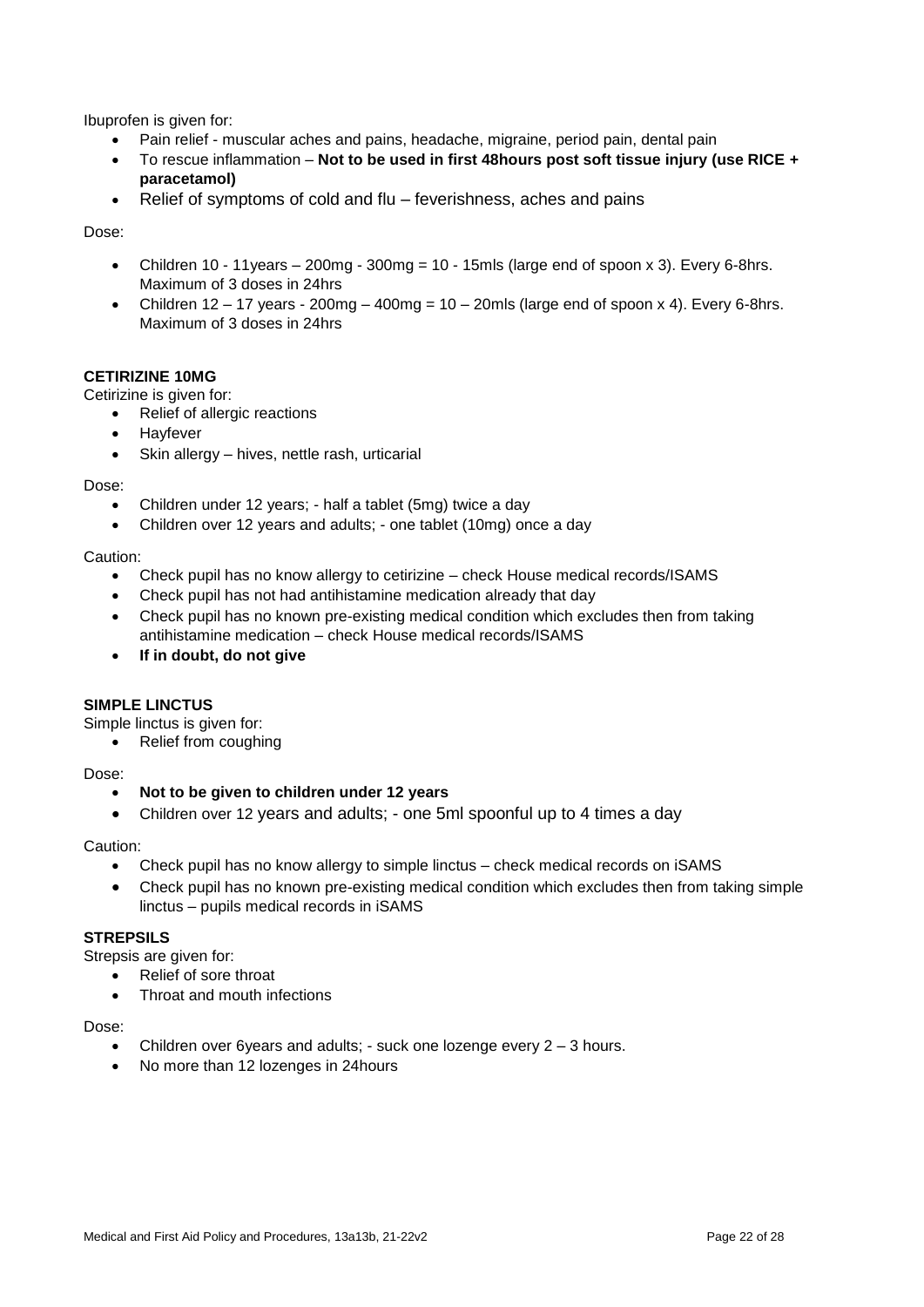

## **APPENDIX 3**

# **Pupil Medication Request Form**

*Please be aware that pupils are not permitted to carry medication on their person or store it in House;*  with the exception of emergency medication for allergic reactions and inhalers. All medication must be *handed either to the Health Centre or boarding house for safe keeping.*

**Name: ……………………………………………………………………………. Date of birth: ……………………………………………………………………………… House: ………………………………………………………………………………**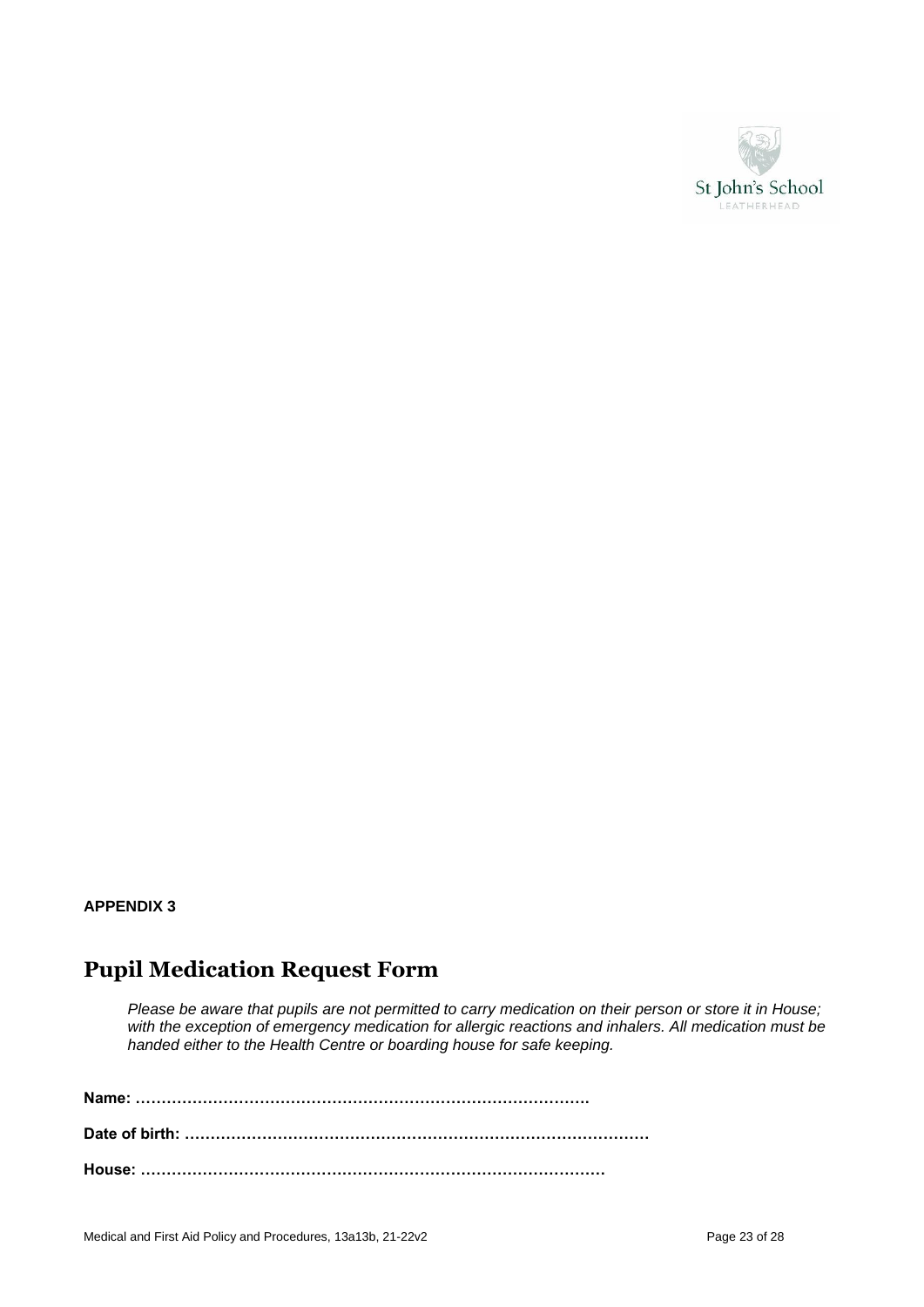□ I agree for the School Nurse or designated member of staff to administer medicine to my child as directed below. **Medication must be taken to the Health Centre for safe keeping.**

□ When boarding my child may self-administer medicines as directed below. **Medication must be given to matrons/Health Centre for safe keeping.**

| Name of Medicine                                | Dose | Frequency or | Completion date of |  |
|-------------------------------------------------|------|--------------|--------------------|--|
|                                                 |      | Time         | course             |  |
|                                                 |      |              |                    |  |
|                                                 |      |              |                    |  |
|                                                 |      |              |                    |  |
|                                                 |      |              |                    |  |
|                                                 |      |              |                    |  |
|                                                 |      |              |                    |  |
|                                                 |      |              |                    |  |
|                                                 |      |              |                    |  |
| Reason for medication and special instructions: |      |              |                    |  |
|                                                 |      |              |                    |  |
|                                                 |      |              |                    |  |
|                                                 |      |              |                    |  |

#### **Parent/Contact**

| Name:    | Tel:        |
|----------|-------------|
|          |             |
| Address: | Work Tel:   |
|          |             |
|          | Mobile Tel: |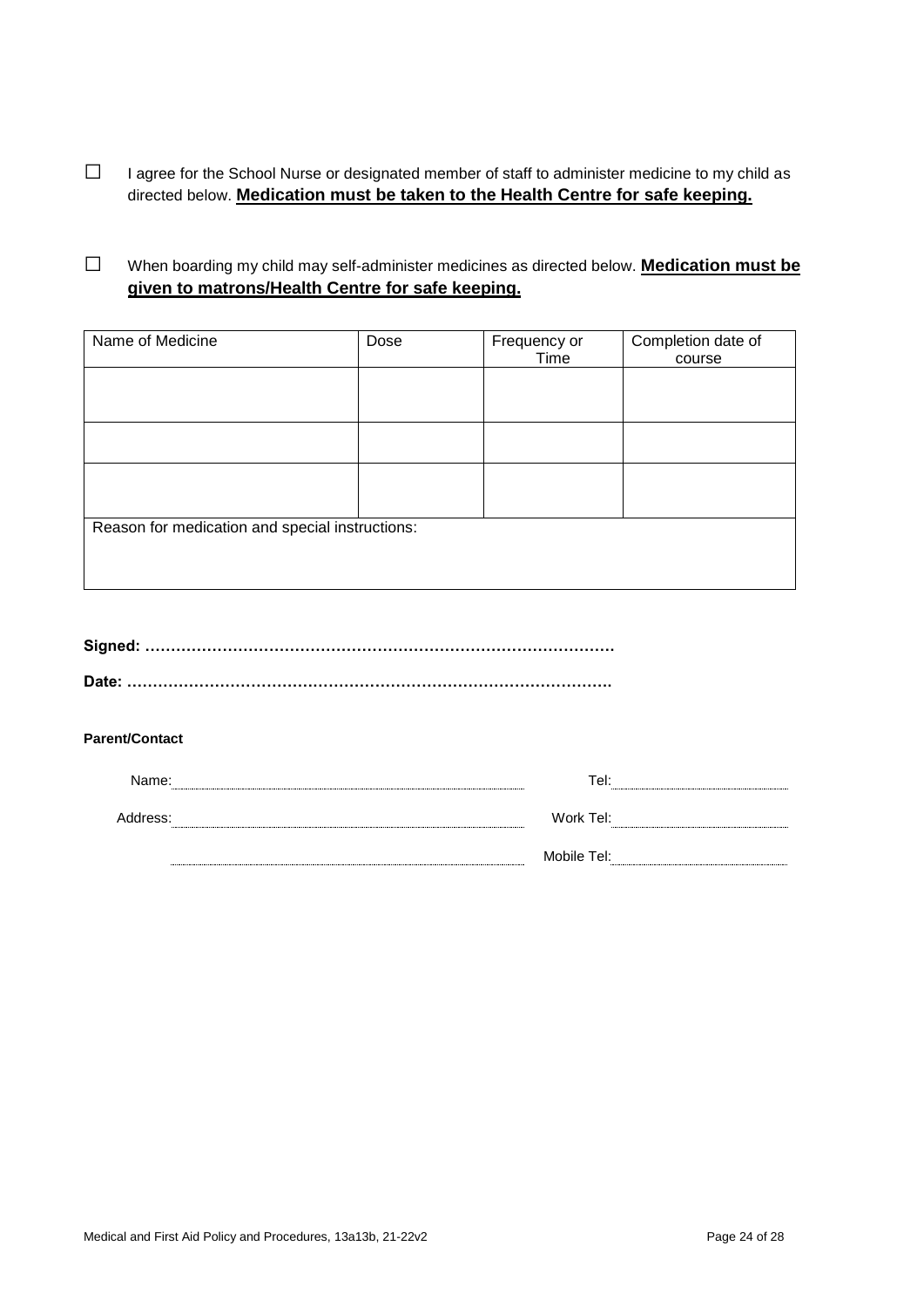

# <span id="page-24-0"></span>**GUIDELINES FOR CALLING AN AMBULANCE**

If on the Astro, Main or New fields or in a remote area of the School always insure you have a fully charged, working mobile phone with you.

If a pupil, visitor or member of staff sustains an injury or becomes unwell and an ambulance is required: -

- A person directly dealing with the casualty should call the ambulance if possible
- Call 999 and ask for an ambulance
- Stay on the line whilst the ambulance controller asks for all the information required
- State the exact location of the casualty including post code i.e. Main field by the cricket pavilion or Old Chapel
- Give the telephone number you are calling from
- Give the casualties name and age
- State what happened
- State the casualty's injuries if known
- Inform the ambulance controller if the casualty has signs/symptoms of an infectious disease or there is a risk of cross infection
- Answer the ambulance controller's questions regarding the casualty's condition
- Wait on the line for instructions regarding care of the casualty
- Remain with the casualty and reassure that help is on the way
- Organise someone to accompany the casualty to hospital in the Ambulance
- Send somebody to the main entrance of your location to meet the ambulance
- Inform casualties parents or next of kin that an ambulance has been called and what hospital they are going to when known
- Inform Ambulance Control if casualties condition deteriorates
- Be prepared to carry out CPR if casualties condition deteriorates
- Inform the Health Centre if an ambulance has been called between 0800 1730 term time
- Inform Reception that an ambulance has been called
- Inform Site Supervisor that an Ambulance has been called 07842 142853. At night or after 1900 at weekends – 07748 195798
- Inform a member of SLT as appropriate

It may be necessary to delegate some of the above if you are dealing directly with the casualty. A bystander can be utilised to help. Health Centre staff will liaise with other School staff, parents and next of kin. Site staff and Reception can alert those staff members who need to know.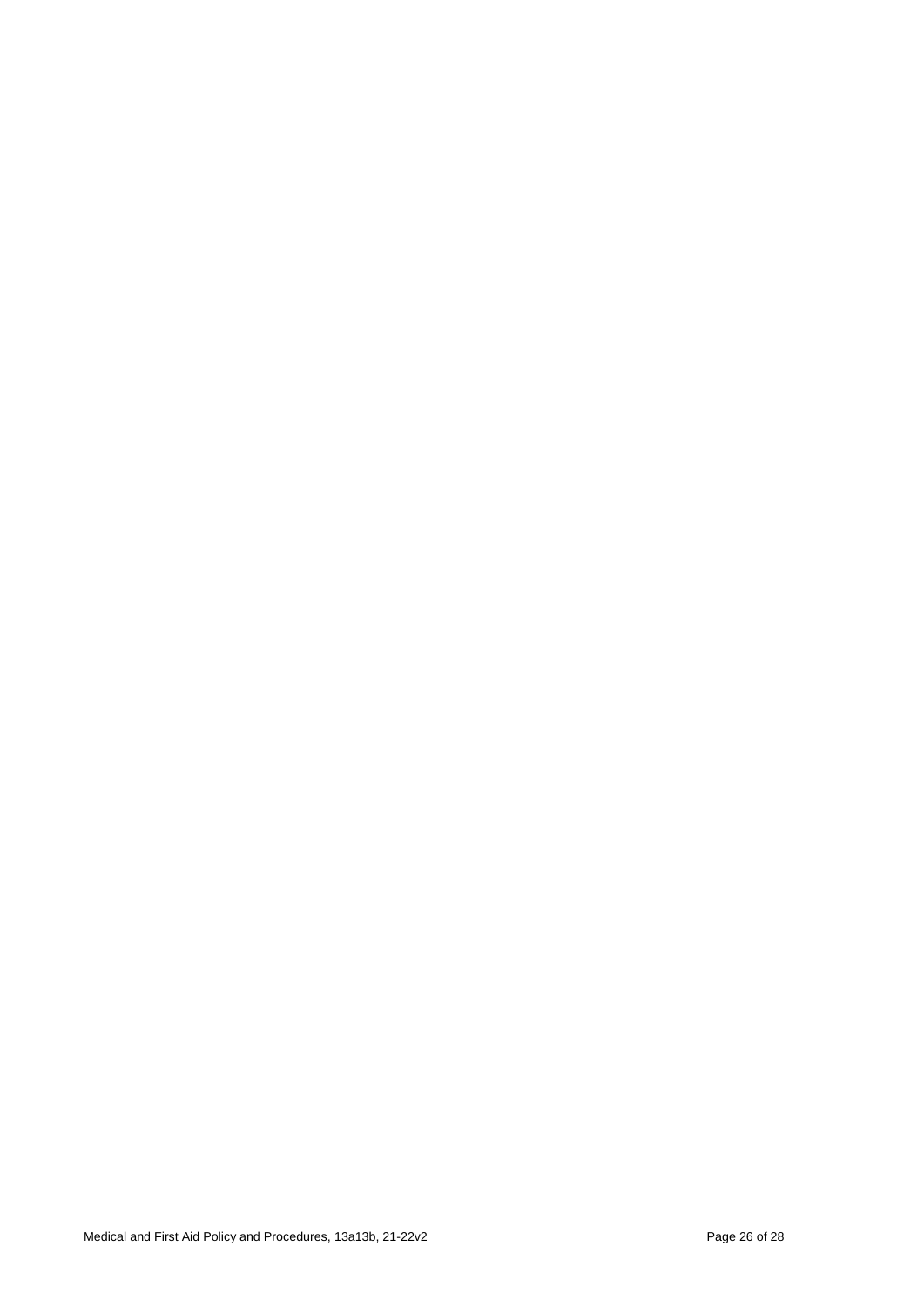#### <span id="page-26-0"></span>**APPENDIX 5**

**PROTOCOL** 

# **CALLING THE HEALTH CENTRE FOR ASSISTANCE IN AN EMERGENCY**

#### **Staff member with casualty**

Assess the casualty and take appropriate action – if First Aid trained give appropriate treatment. If further assistance is required contact the Health Centre on 01372 385485 or 07808 519065. **In an emergency situation call 999 immediately.** See Guidelines for Calling an Ambulance.

- Assess the casualty and call 999 for an ambulance if the injury or illness is life threatening<br>- If the injury is obviously serious and the casualty cannot be moved call 999 for an ambular
- If the injury is obviously serious and the casualty cannot be moved call 999 for an ambulance
- Prepare to give emergency, lifesaving treatment if necessary

When calling the Health Centre:

- State exact location i.e. New Fields, top field or Main field, near cricket pavilion
- State your name and phone number you are calling from
- Give the Name of the casualty
- Give a description of the injury and the condition of the casualty
- Stay on the phone and await instructions from Health Centre staff for appropriate treatment advice
- State the name and phone number of a colleague who is with you if any
- Send somebody to the entrance of sports field or building to direct Health Centre staff
- Inform Health Centre staff if the condition of the casualty changes
- Be prepared to call 999 for an ambulance if necessary

#### **Health Centre staff**

Write down all necessary information and make a note of date and time the call was received.

- Take name and phone number of the person calling for assistance
- Take exact location of casualty including where on field or in what building/room
- Take casualty's name, year group and House if possible
- Get details of injury and condition of casualty
- Give advice on immediate treatment including calling an ambulance if necessary
- Advise staff calling if and when a member of Health Centre staff will be attending the casualty
- Take name and contact details of another member of staff who is with the casualty if any

NB. If Health Centre staff are unable to attend the casualty support will be given over the phone

#### **Heath Centre Staff attending a casualty**

- Take grab bag with you
- Take Health Centre phone with you
- Ensure you have correct PPE available for Health Centre staff, staff, casualty and bystanders
- Liaise with Health Centre regarding condition of casualty and if an ambulance has been called
- If Health Centre is unstaffed inform Reception an ambulance has been called and they will relay the information to the necessary people
- Inform Site Supervisor if First Aid cover is necessary whilst you are away from the Health Centre
- Liaise with sports staff/House staff if casualty needs escorting to hospital
- <span id="page-26-1"></span>Ensure parents have been contacted
- Inform SLT as necessary
- -

#### *Appendix 6:*

*Redacted for the school website*